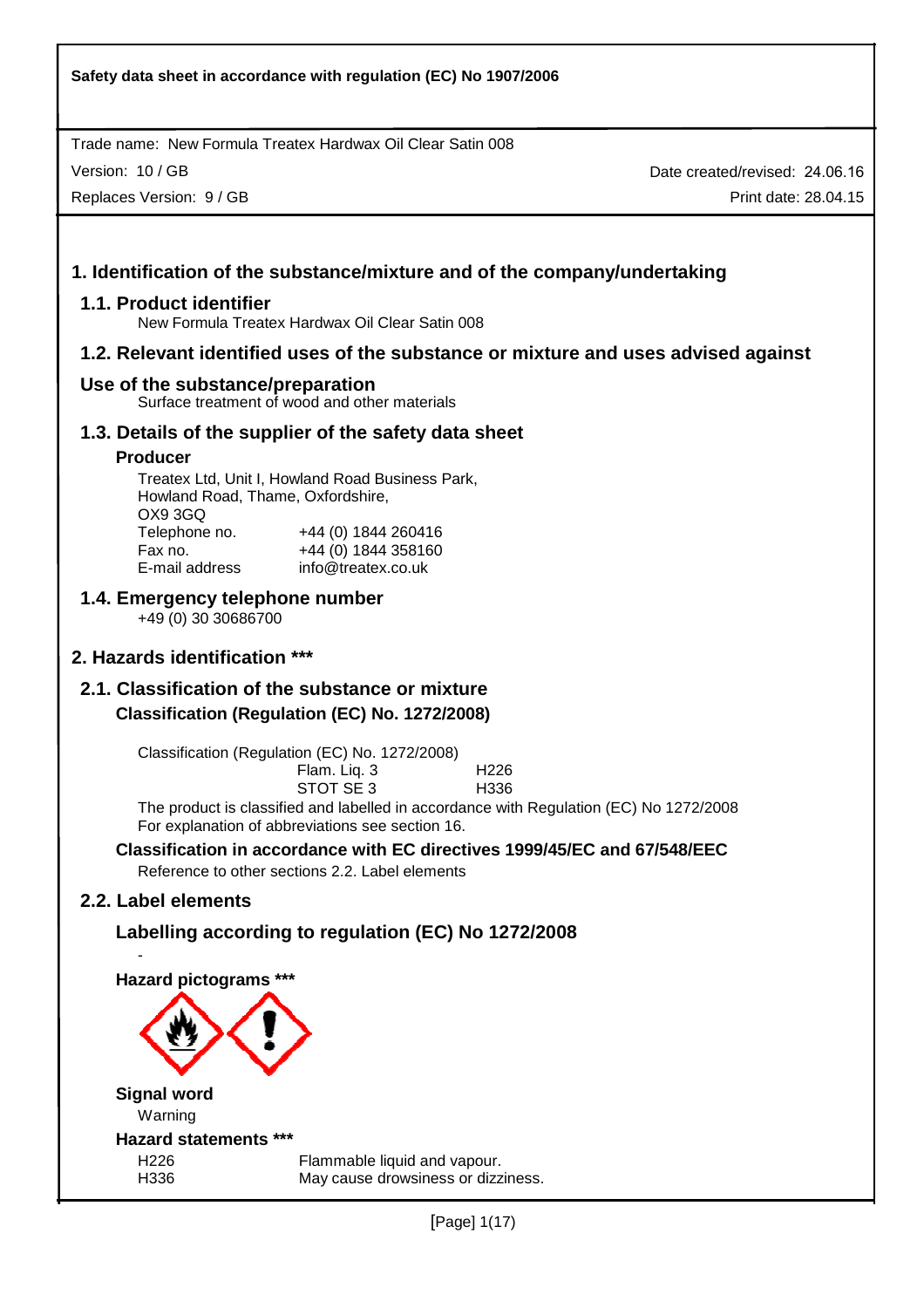| Safety data sheet in accordance with regulation (EC) No 1907/2006 |                                                                                                 |         |    |                                                                                                                                                                                                                 |
|-------------------------------------------------------------------|-------------------------------------------------------------------------------------------------|---------|----|-----------------------------------------------------------------------------------------------------------------------------------------------------------------------------------------------------------------|
| Trade name: New Formula Treatex Hardwax Oil Clear Satin 008       |                                                                                                 |         |    |                                                                                                                                                                                                                 |
| Version: 10 / GB                                                  |                                                                                                 |         |    | Date created/revised: 24.06.16                                                                                                                                                                                  |
| Replaces Version: 9 / GB                                          |                                                                                                 |         |    | Print date: 28.04.15                                                                                                                                                                                            |
|                                                                   |                                                                                                 |         |    |                                                                                                                                                                                                                 |
| <b>Precautionary statements ***</b>                               |                                                                                                 |         |    |                                                                                                                                                                                                                 |
| P210                                                              | sources. No smoking.                                                                            |         |    | Keep away from heat, hot surfaces, sparks, open flames and other ignition                                                                                                                                       |
| P261                                                              | Avoid breathing dust/fume/gas/mist/vapours/spray.                                               |         |    |                                                                                                                                                                                                                 |
| P280                                                              |                                                                                                 |         |    | Wear protective gloves/protective clothing/eye protection/face protection.                                                                                                                                      |
| P304+P340                                                         |                                                                                                 |         |    | IF INHALED: Remove person to fresh air and keep comfortable for breathing.                                                                                                                                      |
| P309+P315                                                         |                                                                                                 |         |    | IF exposed or if you feel unwell: Get immediate medical advice/attention.                                                                                                                                       |
| P403+P233                                                         |                                                                                                 |         |    | Store in a well-ventilated place. Keep container tightly closed.                                                                                                                                                |
| contains ***                                                      | naphtha hydrodesulfurized heavy                                                                 |         |    | Hazardous component(s) to be indicated on label (Regulation (EC) No. 1272/2008)                                                                                                                                 |
|                                                                   |                                                                                                 |         |    |                                                                                                                                                                                                                 |
| <b>Supplemental information</b>                                   |                                                                                                 |         |    |                                                                                                                                                                                                                 |
| <b>EUH066</b>                                                     | Repeated exposure may cause skin dryness or cracking.                                           |         |    |                                                                                                                                                                                                                 |
| <b>Further supplemental information</b>                           | or through spreading and dispose of after dry up.                                               |         |    | Cleaning cloth soaked with the product can self ignite during packing up, therefore dry the cloth on a line                                                                                                     |
|                                                                   |                                                                                                 |         |    | Labelling in accordance with EC directives 1999/45/EC and 67/548/EEC                                                                                                                                            |
| R phrases                                                         |                                                                                                 |         |    |                                                                                                                                                                                                                 |
| 10                                                                | Flammable.                                                                                      |         |    |                                                                                                                                                                                                                 |
| 66                                                                | Repeated exposure may cause skin dryness or cracking.                                           |         |    |                                                                                                                                                                                                                 |
| 67<br>Vapours may cause drowsiness and dizziness.                 |                                                                                                 |         |    |                                                                                                                                                                                                                 |
| S phrases                                                         |                                                                                                 |         |    |                                                                                                                                                                                                                 |
| 2                                                                 | Keep out of the reach of children.                                                              |         |    |                                                                                                                                                                                                                 |
|                                                                   | Hazardous component(s) to be indicated on label                                                 |         |    |                                                                                                                                                                                                                 |
|                                                                   | Special labelling for certain preparations<br>or through spreading and dispose of after dry up. |         |    | Cleaning cloth soaked with the product can self ignite during packing up, therefore dry the cloth on a line                                                                                                     |
| 2.3. Other hazards<br>listed in Section 3).                       |                                                                                                 |         |    | This mixture contains no substance considered to be persistent, bioaccumulating nor toxic (PBT). This<br>mixture contains no substance considered to be very persistent nor very bioaccumulating (vPvB) (if not |
| 3. Composition/information on ingredients ***                     |                                                                                                 |         |    |                                                                                                                                                                                                                 |
|                                                                   | Hazardous ingredients (Regulation (EC) No. 1272/2008) ***                                       |         |    |                                                                                                                                                                                                                 |
| naphtha hydrodesulfurized heavy                                   |                                                                                                 |         |    |                                                                                                                                                                                                                 |
| CAS No.                                                           | 64742-48-9                                                                                      |         |    |                                                                                                                                                                                                                 |
| EINECS no.                                                        | 265-150-3                                                                                       |         |    |                                                                                                                                                                                                                 |
| Registration no.                                                  | 01-2119463258-33                                                                                |         |    |                                                                                                                                                                                                                 |
| Concentration<br>Classification                                   | 25<br>$>=$<br>R <sub>10</sub>                                                                   | $\,<\,$ | 50 | %                                                                                                                                                                                                               |
|                                                                   | Xn, R65                                                                                         |         |    |                                                                                                                                                                                                                 |
|                                                                   | <b>R66</b>                                                                                      |         |    |                                                                                                                                                                                                                 |
|                                                                   | Classification (Regulation (EC) No. 1272/2008)                                                  |         |    |                                                                                                                                                                                                                 |
|                                                                   | Flam. Liq. 3                                                                                    | H226    |    |                                                                                                                                                                                                                 |
|                                                                   | Asp. Tox. 1                                                                                     | H304    |    |                                                                                                                                                                                                                 |
|                                                                   | STOT SE 3                                                                                       | H336    |    | Nervous system                                                                                                                                                                                                  |
|                                                                   |                                                                                                 |         |    |                                                                                                                                                                                                                 |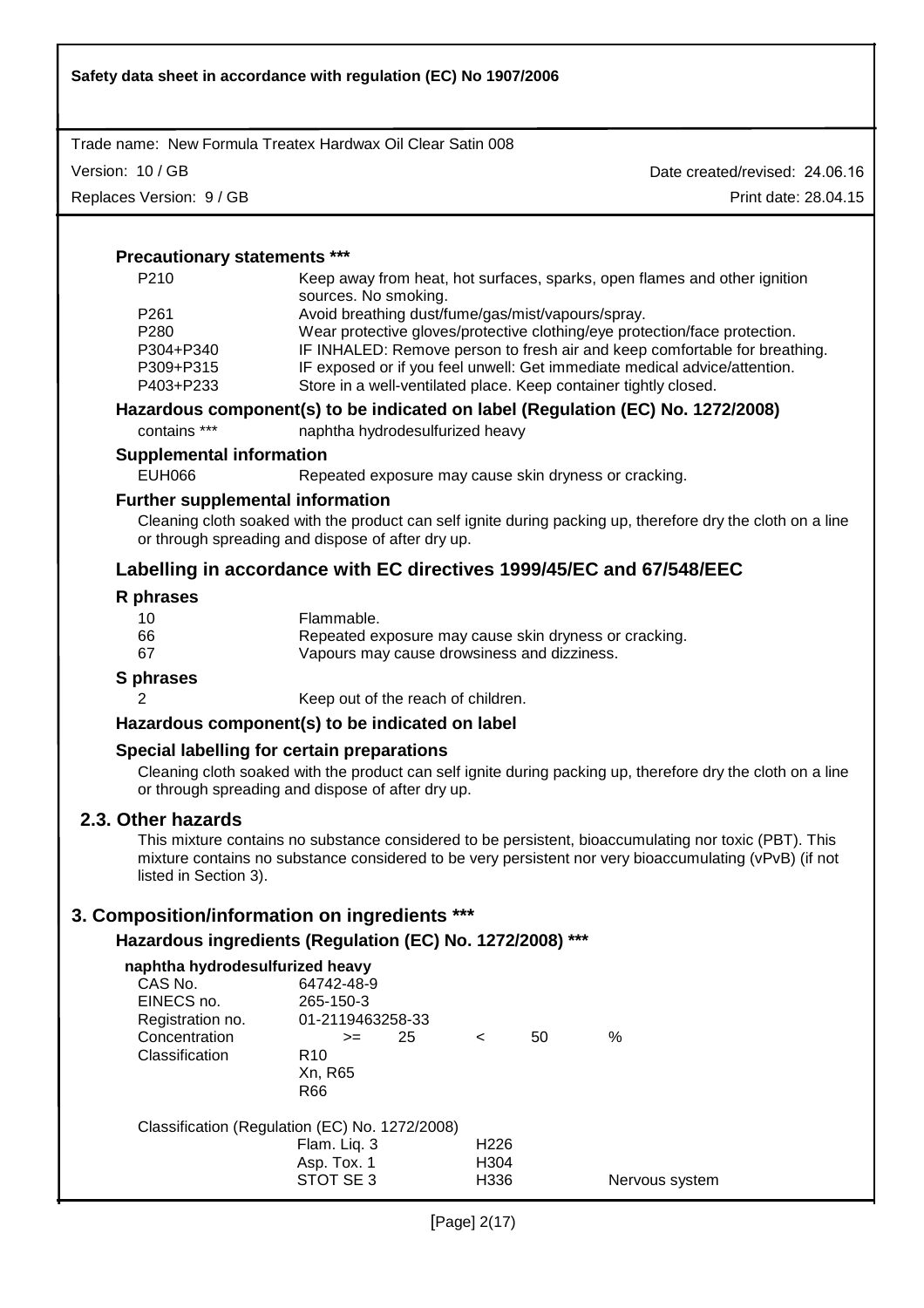| Safety data sheet in accordance with regulation (EC) No 1907/2006                                                   |                                                                                                                               |                                           |    |               |                                |
|---------------------------------------------------------------------------------------------------------------------|-------------------------------------------------------------------------------------------------------------------------------|-------------------------------------------|----|---------------|--------------------------------|
| Trade name: New Formula Treatex Hardwax Oil Clear Satin 008                                                         |                                                                                                                               |                                           |    |               |                                |
| Version: 10 / GB                                                                                                    |                                                                                                                               |                                           |    |               | Date created/revised: 24.06.16 |
| Replaces Version: 9 / GB                                                                                            |                                                                                                                               |                                           |    |               | Print date: 28.04.15           |
|                                                                                                                     |                                                                                                                               |                                           |    |               |                                |
|                                                                                                                     |                                                                                                                               | <b>EUH066</b>                             |    |               |                                |
| alkanes, C11-14-iso-<br>CAS No.<br>EINECS no.<br>Registration no.<br>Concentration<br>Classification                | 90622-58-5<br>918-167-1<br>01-2119472146-39<br>10<br>$>=$<br>Xn, R65<br>R66<br>R <sub>53</sub>                                | $\prec$ and $\sim$                        | 25 | %             |                                |
|                                                                                                                     | Classification (Regulation (EC) No. 1272/2008)<br>Asp. Tox. 1<br>Aquatic Chronic 4                                            | H <sub>304</sub><br>H413<br><b>EUH066</b> |    |               |                                |
| 2-ethylhexanoic acid zirconium salt<br>CAS No.<br>EINECS no.<br>Registration no.<br>Concentration<br>Classification | 22464-99-9<br>245-018-1<br>01-2119979088-21<br>1<br>$>=$<br>Repr.Cat.3, R63<br>Classification (Regulation (EC) No. 1272/2008) | $\prec$ and $\sim$                        | 3  | $\frac{0}{0}$ |                                |
|                                                                                                                     | Repr. 2                                                                                                                       | H361d                                     |    |               |                                |
|                                                                                                                     | Hazardous ingredients (Directive 1999/45/EEC)                                                                                 |                                           |    |               |                                |
| naphtha hydrodesulfurized heavy<br>CAS No.<br>EINECS no.<br>Registration no.<br>Concentration<br>Classification     | 64742-48-9<br>265-150-3<br>01-2119457273-39<br>25<br>$>=$<br>R67<br>R66<br>Xn, R65                                            | $\prec$                                   | 50 | $\%$          |                                |
|                                                                                                                     | Classification (Regulation (EC) No. 1272/2008)<br>Asp. Tox. 1                                                                 | H304<br><b>EUH066</b>                     |    |               |                                |
| alkanes, C11-14-iso-<br>CAS No.<br>EINECS no.<br>Registration no.<br>Concentration<br>Classification                | 90622-58-5<br>918-167-1<br>01-2119472146-39<br>10<br>$>=$<br>Xn, R65<br>R66<br>R <sub>53</sub>                                | $\prec$                                   | 25 | %             |                                |
|                                                                                                                     | Classification (Regulation (EC) No. 1272/2008)<br>Asp. Tox. 1<br>Aquatic Chronic 4                                            | H304<br>H413                              |    |               |                                |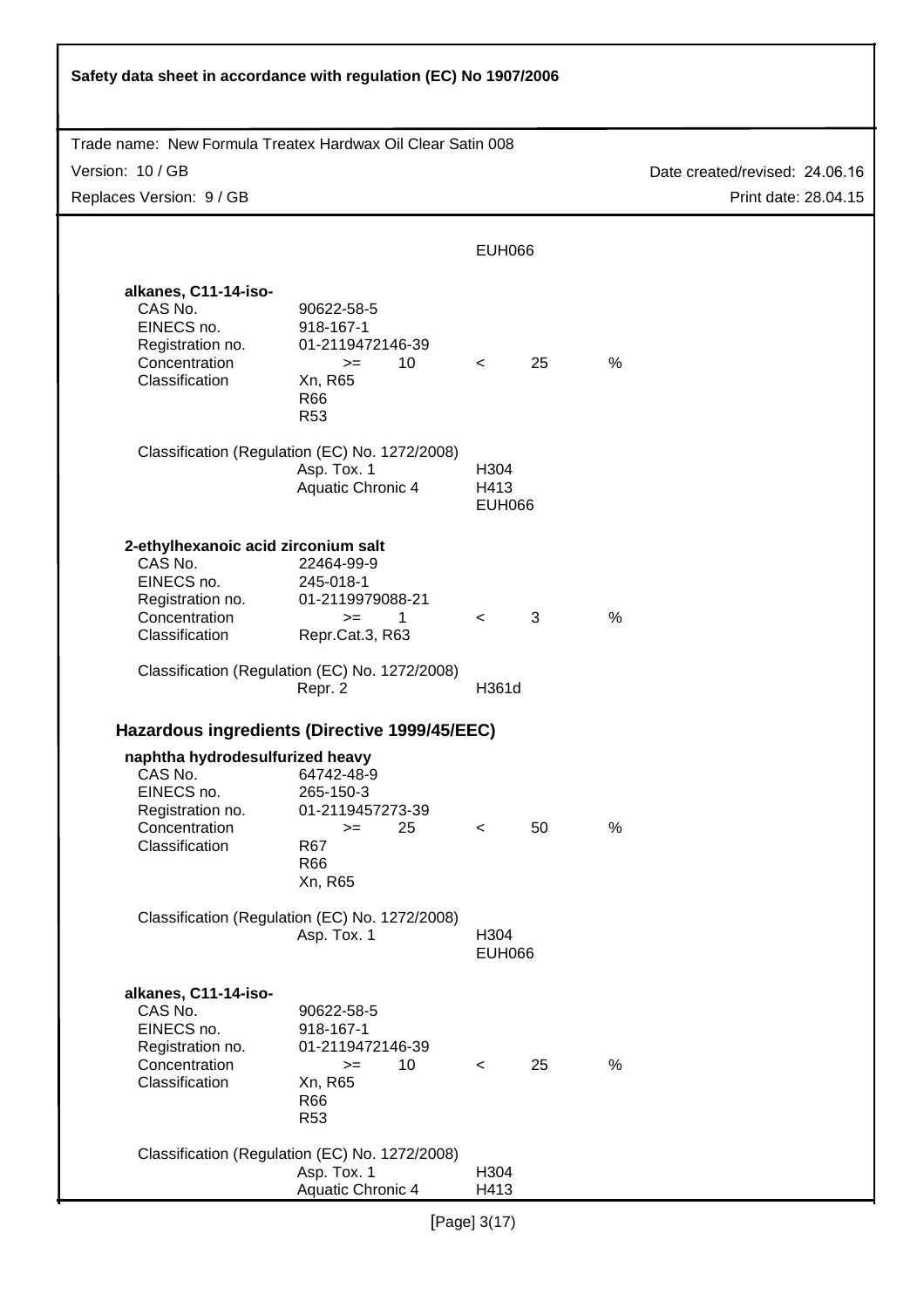Trade name: New Formula Treatex Hardwax Oil Clear Satin 008 Date created/revised: 24.06.16 Print date: 28.04.15 Version: 10 / GB **Safety data sheet in accordance with regulation (EC) No 1907/2006** Replaces Version: 9 / GB EUH066 **2-ethylhexanoic acid zirconium salt**  CAS No. 22464-99-9 EINECS no. 245-018-1 Registration no. 01-2119979088-21  $\text{Concentration}$   $\text{>=}$  1 < 10 % Classification Repr.Cat.3, R63 Classification (Regulation (EC) No. 1272/2008) Repr. 2 **H361d Further hazardous ingredients**  This product does not contain substances of very high concern (Regulation (EC) No 1907/2006 (REACH), Article 57) (if not listed in Section 3). **4. First aid measures 4.1. Description of first aid measures General information**  When symptoms persist or in all cases of doubt seek medical advice. If unconscious place in recovery position and seek medical advice. First aider needs to protect himself. Move out of dangerous area. **After inhalation**  In case of accident by inhalation: remove casualty to fresh air and keep at rest. Keep patient warm and at rest. Consult a physician for severe cases. **After skin contact**  Wash off immediately with soap and plenty of water. Do NOT use solvents or thinners. If skin irritation persists, call a physician. **After eye contact**  In case of eye contact, remove contact lens and rinse immediately with plenty of water, also under the eyelids, for at least 15 minutes. Consult a physician. **After ingestion**  Do NOT induce vomiting. Consult a physician. **4.2. Most important symptoms and effects, both acute and delayed**  Symptoms and signs include headache, dizziness, fatigue, muscular weakness, drowsiness and in extreme cases, loss of consciousness. High concentration of vapours may cause irritation to eyes and respiratory system and produce narcotic effects. The liquid splashed in the eyes may cause irritation and reversible damage. **4.3. Indication of any immediate medical attention and special treatment needed Hints for the physician / treatment**  Treat symptomatically. **5. Firefighting measures 5.1. Extinguishing media Suitable extinguishing media**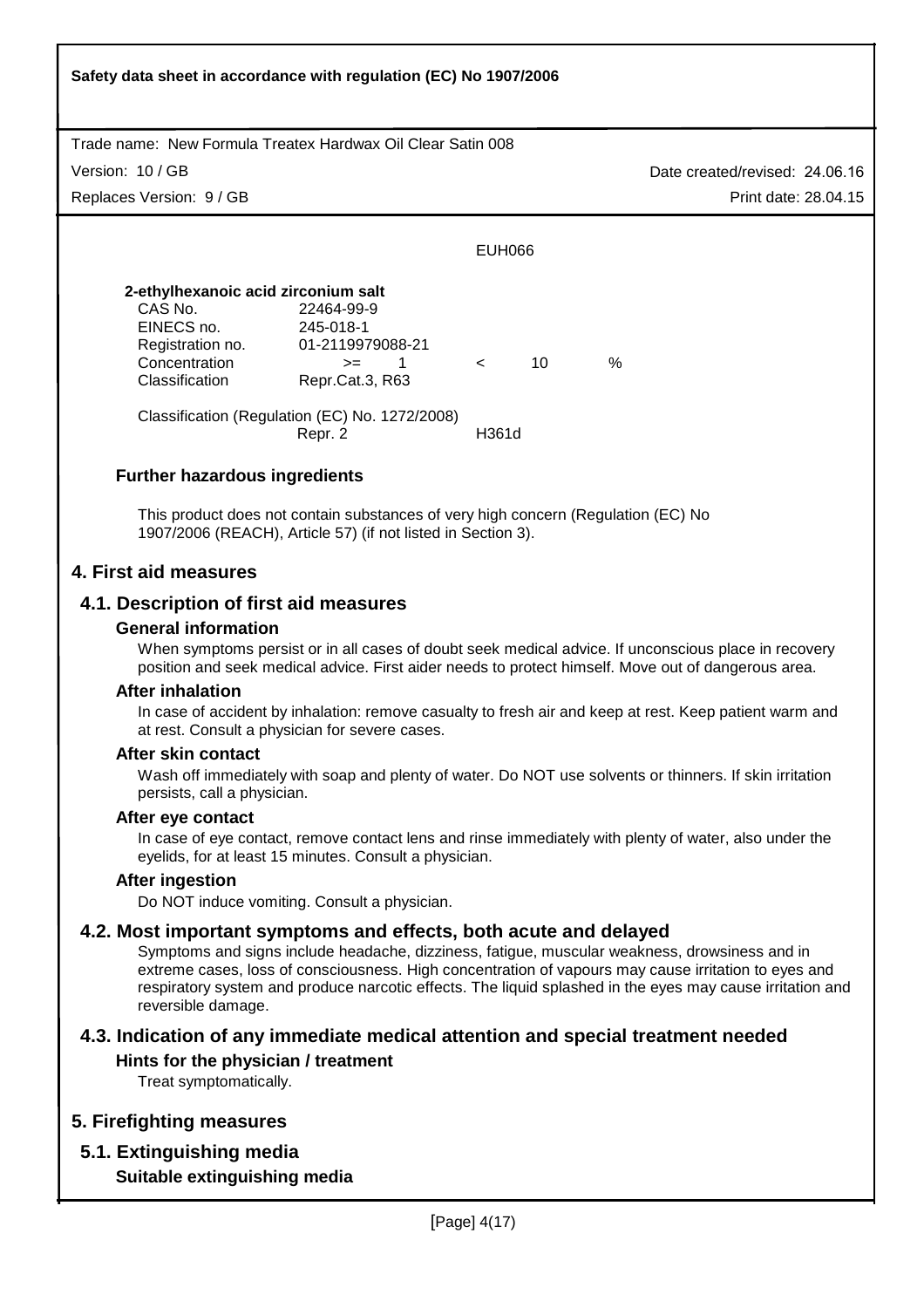Version: 10 / GB

Replaces Version: 9 / GB

Date created/revised: 24.06.16 Print date: 28.04.15

Use water spray, alcohol-resistant foam, dry chemical or carbon dioxide.

## **Non suitable extinguishing media**

Do not use a solid water stream as it may scatter and spread fire.

## **5.2. Special hazards arising from the substance or mixture**

As the product contains combustible organic components, fire will produce dense black smoke containing hazardous products of combustion (see section 10). Exposure to decomposition products may be a hazard to health. Vapours may form explosive mixtures with air.

# **5.3. Advice for firefighters**

## **Special protective equipment for fire-fighting**

Wear self contained breathing apparatus for fire fighting if necessary.

#### **Other information**

Do not allow run-off from fire fighting to enter drains or water courses. Cool closed containers exposed to fire with water spray. Standard procedure for chemical fires.

## **6. Accidental release measures**

# **6.1. Personal precautions, protective equipment and emergency procedures**

Remove all sources of ignition. Ensure adequate ventilation. Avoid breathing vapours, mist or gas.

## **6.2. Environmental precautions**

Do not flush into surface water or sanitary sewer system. Avoid subsoil penetration. Contact the proper local authorities.

# **6.3. Methods and material for containment and cleaning up**

Contain spillage, and then collect with non-combustible absorbent material, (e.g. sand, earth, diatomaceous earth, vermiculite) and place in container for disposal according to local / national regulations (see section 13). Clean contaminated floors and objects thoroughly while observing environmental regulations. Clean with detergents. Avoid solvents. Keep in suitable, closed containers for disposal.

#### **6.4. Reference to other sections**

Refer to protective measures listed in sections 7 and 8.

# **7. Handling and storage**

# **7.1. Precautions for safe handling**

### **Advice on safe handling**

Prevent the creation of flammable or explosive concentrations of vapour in air and avoid vapour concentration higher than the occupational exposure limits. Keep containers tightly closed in a dry, cool and well-ventilated place. Use only with adequate ventilation/personal protection. Ensure adequate ventilation. Where reasonably practicable this should be achieved by the use of local exhaust ventilation and good general extraction. When workers are facing concentrations above the exposure limit they must use appropriate certified respirators. Avoid contact with the skin and the eyes. Do not breathe vapours or spray mist. When using, do not eat, drink or smoke. Use personal protective equipment. For personal protection see section 8.

#### **Advice on protection against fire and explosion**

Vapours may form explosive mixtures with air. Vapours are heavier than air and may spread along floors. The product should only be used in areas from which all naked lights and other sources of ignition have been excluded. Mixture may charge electrostatically: always use earthing leads when transferring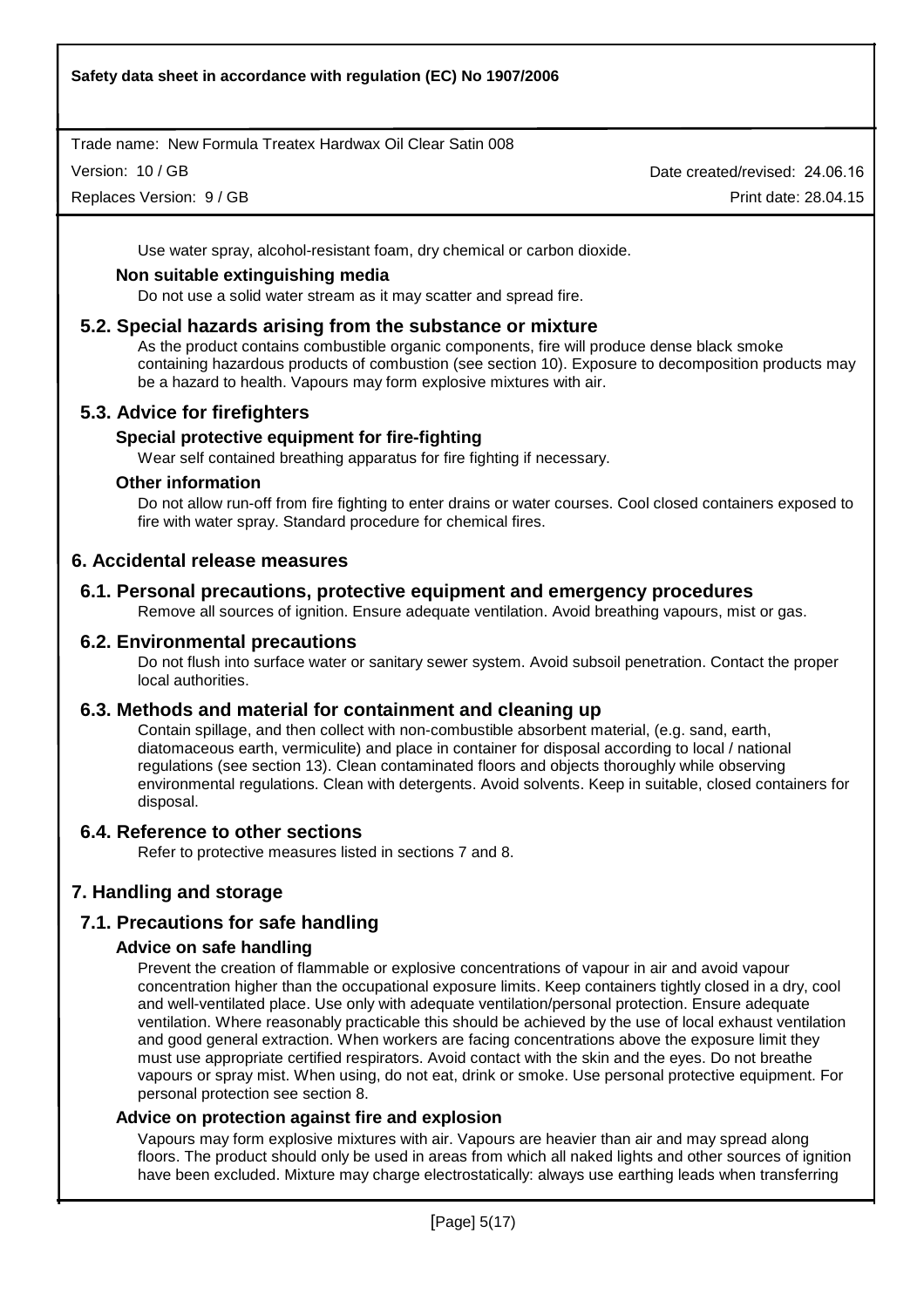Version: 10 / GB

Replaces Version: 9 / GB

Date created/revised: 24.06.16

Print date: 28.04.15

from one container to another. Take measures to prevent the build up of electrostatic charge. Wear shoes with conductive soles. No sparking tools should be used. Standard procedure for chemical fires. Do not process in the same cabin together with highly flammable material (e.g. CN lacquer) => fire hazard through self ignition! Cleaning cloth soaked with the product can self ignite during packing up, therefore dry the cloth on a line or through spreading and dispose of after dry up.

# **7.2. Conditions for safe storage, including any incompatibilities**

# **Requirements for storage rooms and vessels**

Keep in an area equipped with solvent resistant flooring. Store at room temperature in the original container. Containers which are opened must be carefully resealed and kept upright to prevent leakage.

## **Hints on storage assembly**

Keep away from oxidising agents and strongly acid or alkaline materials.

### **Storage class according to the Occupation Safety Ordinance:**

Flammable.

## **Further information on storage conditions**

Keep away from heat. Protect from sunlight. Protect from frost - <10%, for a solvent content (see section 15 VOC). Keep away from sources of ignition - No smoking. Store in accordance with the particular national regulations.

# **8. Exposure controls/personal protection**

# **8.1. Control parameters**

# **Exposure limit values**

| naphtha hydrodesulfurized heavy |      |                   |
|---------------------------------|------|-------------------|
| List                            | EH40 |                   |
| Value                           | 1200 | mg/m <sup>3</sup> |
| Status: 03/2013                 |      |                   |
| alkanes, C11-14-iso-            |      |                   |
| List                            | EH40 |                   |
| Value                           | 1200 | mg/m <sup>3</sup> |
| Status: 03/2013                 |      |                   |

# **Derived No/Minimal Effect Levels (DNEL/DMEL)**

| naphtha hydrodesulfurized heavy |                        |                   |
|---------------------------------|------------------------|-------------------|
| Type of value                   | DNEL                   |                   |
| Reference group                 | Workers (professional) |                   |
| Duration of exposure            | Long-term              |                   |
| Route of exposure               | Dermal exposure        |                   |
| Mode of action                  | systemic effect        |                   |
| Concentration                   | 300                    | mg/kg/d           |
| Type of value                   | DNEL                   |                   |
| Reference group                 | Workers (professional) |                   |
| Duration of exposure            | Long-term              |                   |
| Route of exposure               | inhalative             |                   |
| Mode of action                  | systemic effect        |                   |
| Concentration                   | 1500                   | mg/m <sup>3</sup> |
| Type of value                   | DNEL                   |                   |
| Reference group                 | Consumers              |                   |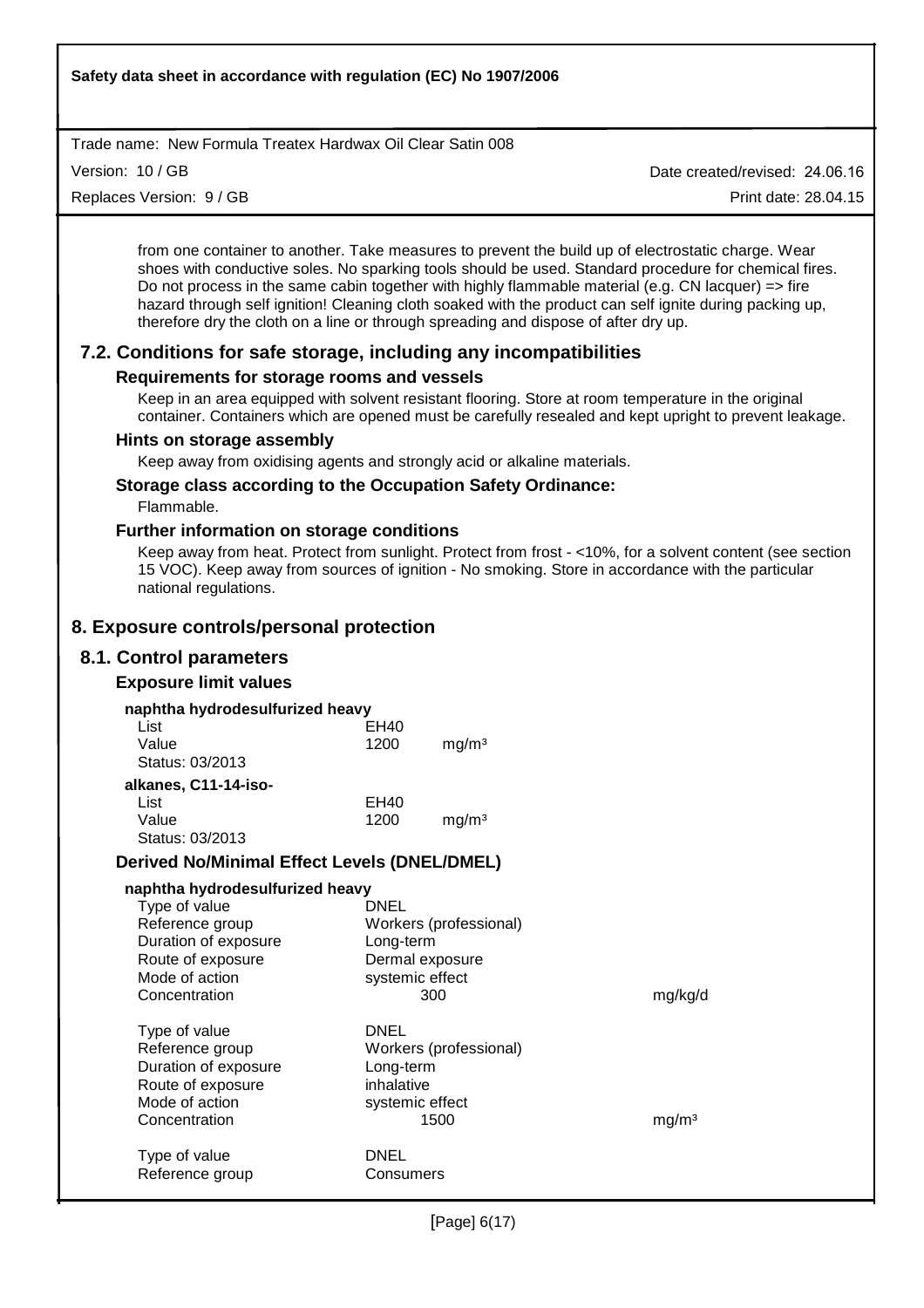| Safety data sheet in accordance with regulation (EC) No 1907/2006 |                          |                                |  |  |
|-------------------------------------------------------------------|--------------------------|--------------------------------|--|--|
| Trade name: New Formula Treatex Hardwax Oil Clear Satin 008       |                          |                                |  |  |
|                                                                   |                          |                                |  |  |
| Version: 10 / GB                                                  |                          | Date created/revised: 24.06.16 |  |  |
| Replaces Version: 9 / GB                                          |                          | Print date: 28.04.15           |  |  |
|                                                                   |                          |                                |  |  |
| Duration of exposure                                              | Long-term                |                                |  |  |
| Route of exposure<br>Mode of action                               | Dermal exposure          |                                |  |  |
| Concentration                                                     | systemic effect<br>300   |                                |  |  |
|                                                                   |                          | mg/kg/d                        |  |  |
| Type of value                                                     | <b>DNEL</b>              |                                |  |  |
| Reference group                                                   | Consumers                |                                |  |  |
| Duration of exposure                                              | Long-term                |                                |  |  |
| Route of exposure                                                 | inhalative               |                                |  |  |
| Mode of action                                                    | systemic effect          |                                |  |  |
| Concentration                                                     | 900                      | mg/m <sup>3</sup>              |  |  |
| Type of value                                                     | <b>DNEL</b>              |                                |  |  |
| Reference group                                                   | Consumers                |                                |  |  |
| Duration of exposure                                              | Long-term                |                                |  |  |
| Route of exposure                                                 | Oral exposure            |                                |  |  |
| Mode of action                                                    | systemic effect          |                                |  |  |
| Concentration                                                     | 300                      | mg/kg/d                        |  |  |
|                                                                   |                          |                                |  |  |
| 2-ethylhexanoic acid zirconium salt                               |                          |                                |  |  |
| Type of value                                                     | <b>DNEL</b>              |                                |  |  |
| Reference group                                                   | Workers (industrial)     |                                |  |  |
| Duration of exposure                                              | Long-term                |                                |  |  |
| Route of exposure                                                 | inhalative               |                                |  |  |
| Mode of action<br>Concentration                                   | systemic effect<br>32,97 | mg/m <sup>3</sup>              |  |  |
|                                                                   |                          |                                |  |  |
| Type of value                                                     | <b>DNEL</b>              |                                |  |  |
| Reference group                                                   | Workers (industrial)     |                                |  |  |
| Duration of exposure                                              | Long-term                |                                |  |  |
| Route of exposure                                                 | Dermal exposure          |                                |  |  |
| Mode of action                                                    | systemic effect          |                                |  |  |
| Concentration                                                     | 6,49                     | mg/kg/d                        |  |  |
| Type of value                                                     | <b>DNEL</b>              |                                |  |  |
| Reference group                                                   | Consumers                |                                |  |  |
| Duration of exposure                                              | Long-term                |                                |  |  |
| Route of exposure                                                 | Oral exposure            |                                |  |  |
| Mode of action                                                    | systemic effect          |                                |  |  |
| Concentration                                                     | 4,51                     | mg/kg/d                        |  |  |
| Type of value                                                     | <b>DNEL</b>              |                                |  |  |
| Reference group                                                   | Consumers                |                                |  |  |
| Duration of exposure                                              | Long-term                |                                |  |  |
| Route of exposure                                                 | inhalative               |                                |  |  |
| Mode of action                                                    | systemic effect          |                                |  |  |
| Concentration                                                     | 8,13                     | mg/m <sup>3</sup>              |  |  |
|                                                                   |                          |                                |  |  |
| Type of value                                                     | <b>DNEL</b>              |                                |  |  |
| Reference group                                                   | Consumers                |                                |  |  |
| Duration of exposure                                              | Long-term                |                                |  |  |
| Route of exposure                                                 | Dermal exposure          |                                |  |  |
| Mode of action                                                    | systemic effect          |                                |  |  |

٦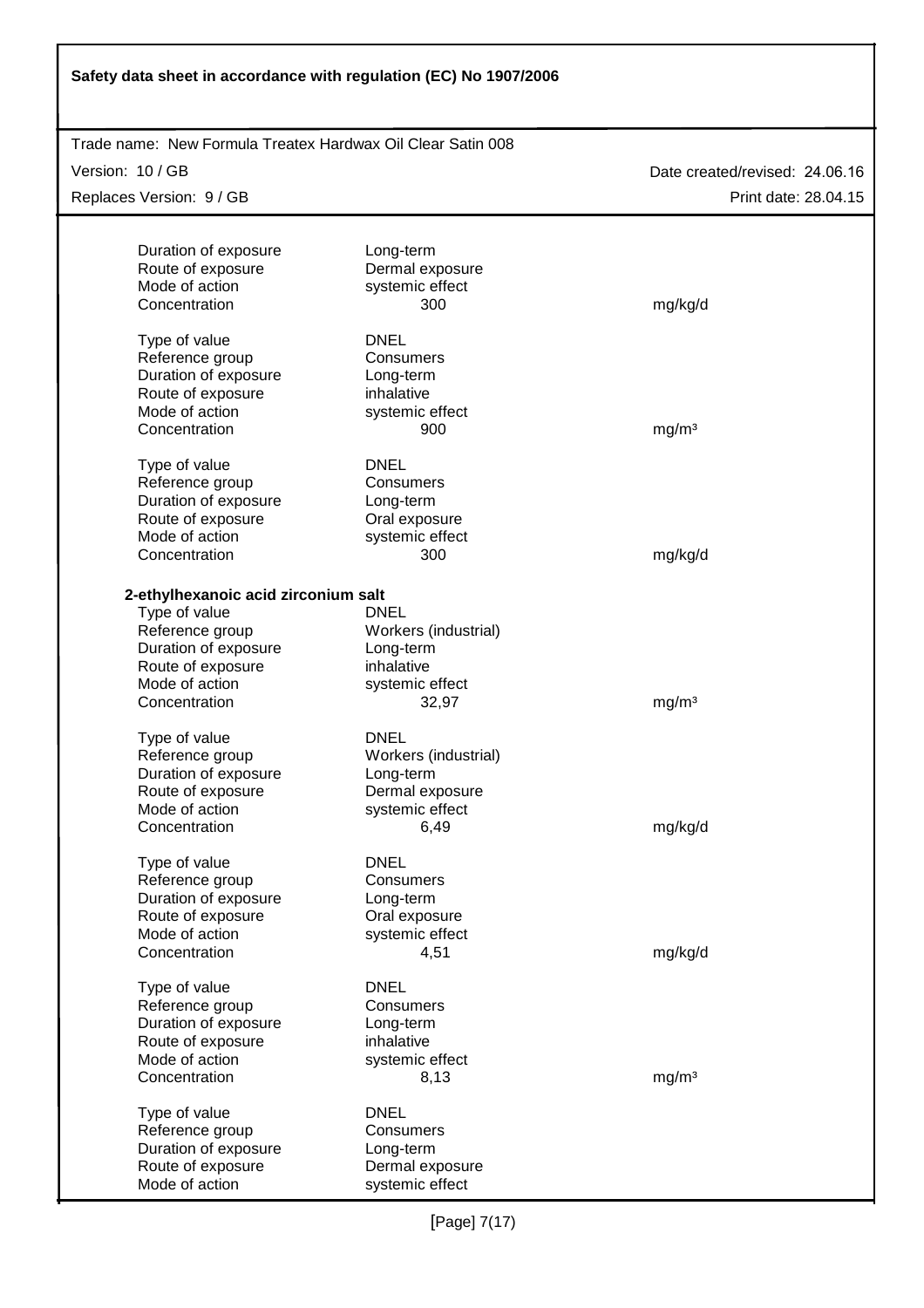| Safety data sheet in accordance with regulation (EC) No 1907/2006 |                                   |                                |  |  |  |
|-------------------------------------------------------------------|-----------------------------------|--------------------------------|--|--|--|
| Trade name: New Formula Treatex Hardwax Oil Clear Satin 008       |                                   |                                |  |  |  |
| Version: 10 / GB                                                  |                                   | Date created/revised: 24.06.16 |  |  |  |
| Replaces Version: 9 / GB                                          |                                   | Print date: 28.04.15           |  |  |  |
|                                                                   |                                   |                                |  |  |  |
| Concentration                                                     | 3,25                              | mg/kg/d                        |  |  |  |
| naphtha hydrodesulfurized heavy                                   |                                   |                                |  |  |  |
| Type of value                                                     | <b>DNEL</b>                       |                                |  |  |  |
| Reference group<br>Duration of exposure                           | Workers (industrial)<br>Long-term |                                |  |  |  |
| Route of exposure                                                 | Dermal exposure                   |                                |  |  |  |
| Mode of action                                                    | systemic effect                   |                                |  |  |  |
| Concentration                                                     | 208                               | mg/kg/d                        |  |  |  |
|                                                                   |                                   |                                |  |  |  |
| Type of value                                                     | <b>DNEL</b>                       |                                |  |  |  |
| Reference group                                                   | Workers (industrial)              |                                |  |  |  |
| Duration of exposure                                              | Long-term                         |                                |  |  |  |
| Route of exposure                                                 | inhalative                        |                                |  |  |  |
| Mode of action                                                    | systemic effect                   |                                |  |  |  |
| Concentration                                                     | 871                               | mg/m <sup>3</sup>              |  |  |  |
| Type of value                                                     | <b>DNEL</b>                       |                                |  |  |  |
| Reference group                                                   | Consumers                         |                                |  |  |  |
| Duration of exposure                                              | Long-term                         |                                |  |  |  |
| Route of exposure                                                 | Oral exposure                     |                                |  |  |  |
| Mode of action                                                    | systemic effect                   |                                |  |  |  |
| Concentration                                                     | 125                               | mg/kg/d                        |  |  |  |
| Type of value                                                     | <b>DNEL</b>                       |                                |  |  |  |
| Reference group                                                   | Consumers                         |                                |  |  |  |
| Duration of exposure                                              | Long-term                         |                                |  |  |  |
| Route of exposure                                                 | Dermal exposure                   |                                |  |  |  |
| Mode of action                                                    | systemic effect                   |                                |  |  |  |
| Concentration                                                     | 125                               | mg/kg/d                        |  |  |  |
| Type of value                                                     | <b>DNEL</b>                       |                                |  |  |  |
| Reference group                                                   | Consumers                         |                                |  |  |  |
| Duration of exposure                                              | Long-term                         |                                |  |  |  |
| Route of exposure                                                 | inhalative                        |                                |  |  |  |
| Mode of action                                                    | systemic effect                   |                                |  |  |  |
| Concentration                                                     | 900                               | mg/m <sup>3</sup>              |  |  |  |
| <b>Predicted No Effect Concentration (PNEC)</b>                   |                                   |                                |  |  |  |
| 2-ethylhexanoic acid zirconium salt                               |                                   |                                |  |  |  |
| Type of value                                                     | <b>PNEC</b>                       |                                |  |  |  |
| <b>Type</b>                                                       | freshwater                        |                                |  |  |  |
| Concentration                                                     | 0,36                              | mg/l                           |  |  |  |
| Type of value                                                     | <b>PNEC</b>                       |                                |  |  |  |
| <b>Type</b>                                                       | saltwater                         |                                |  |  |  |
| Concentration                                                     | 0,036                             | mg/l                           |  |  |  |
| Type of value                                                     | <b>PNEC</b>                       |                                |  |  |  |
| <b>Type</b>                                                       | Fresh water sediment              |                                |  |  |  |
| Concentration                                                     | 6,37                              | mg/kg                          |  |  |  |
|                                                                   |                                   |                                |  |  |  |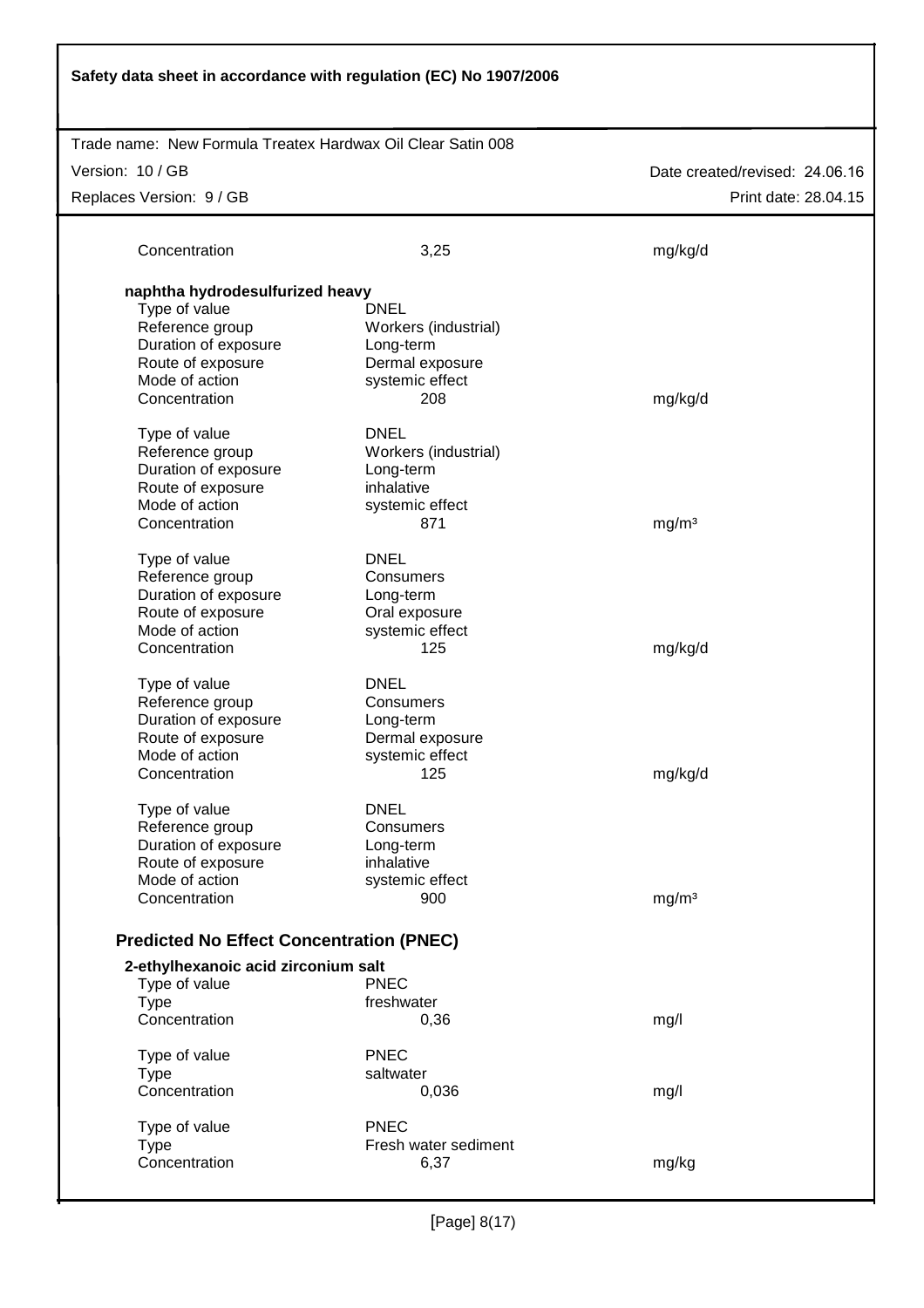**Safety data sheet in accordance with regulation (EC) No 1907/2006**

Trade name: New Formula Treatex Hardwax Oil Clear Satin 008

Version: 10 / GB

Replaces Version: 9 / GB

Date created/revised: 24.06.16 Print date: 28.04.15

| Type of value<br>Type<br>Concentration | <b>PNEC</b><br>saltwater sediment<br>0,637           | mg/kg |
|----------------------------------------|------------------------------------------------------|-------|
| Type of value<br>Type<br>Concentration | <b>PNEC</b><br>ground<br>1.06                        | mg/kg |
| Type of value<br>Type<br>Concentration | <b>PNEC</b><br>sewage treatment plants (STP)<br>71.7 | mg/kg |

# **8.2. Exposure controls**

#### **Exposure controls**

Apply technical measures to comply with the workplace exposure limits. Where reasonably practicable this should be achieved by the use of local exhaust ventilation and good general extraction. If these are not sufficient to maintain concentrations of particulates and solvent vapour below the WEL, suitable respiratory protection must be worn.

#### **Respiratory protection**

In case of mist, spray or aerosol exposure wear suitable personal respiratory protection and protective suit. Recommended Filter type: Combination filter: A2-P2 (EN 141, 143, 371)

#### **Hand protection**

Protective gloves complying with EN 374.

Glove material

Multilayer gloves made from

Appropriate Material Fluorinated rubber / butyl-rubber

This recommendation is only valid for the product mentioned in the safety data sheet and provided by us and for the application specified by us.

The exact break through time can be obtained from the protective glove producer and this has to be observed.

Gloves should be discarded and replaced if there is any indication of degradation or chemical breakthrough.

### **Eye protection**

Safety glasses with side-shields conforming to EN166

### **Body protection**

Wear suitable protective clothing. Remove and wash contaminated clothing before re-use. Wash hands before breaks and at the end of workday.

# **9. Physical and chemical properties**

# **9.1. Information on basic physical and chemical properties**

| Form                   | liquid            |
|------------------------|-------------------|
| Colour                 | colourless        |
| Odour                  | characteristic    |
| <b>Odour threshold</b> |                   |
| Remarks                | no data available |
| pH value               |                   |
| Remarks                | no data available |
|                        |                   |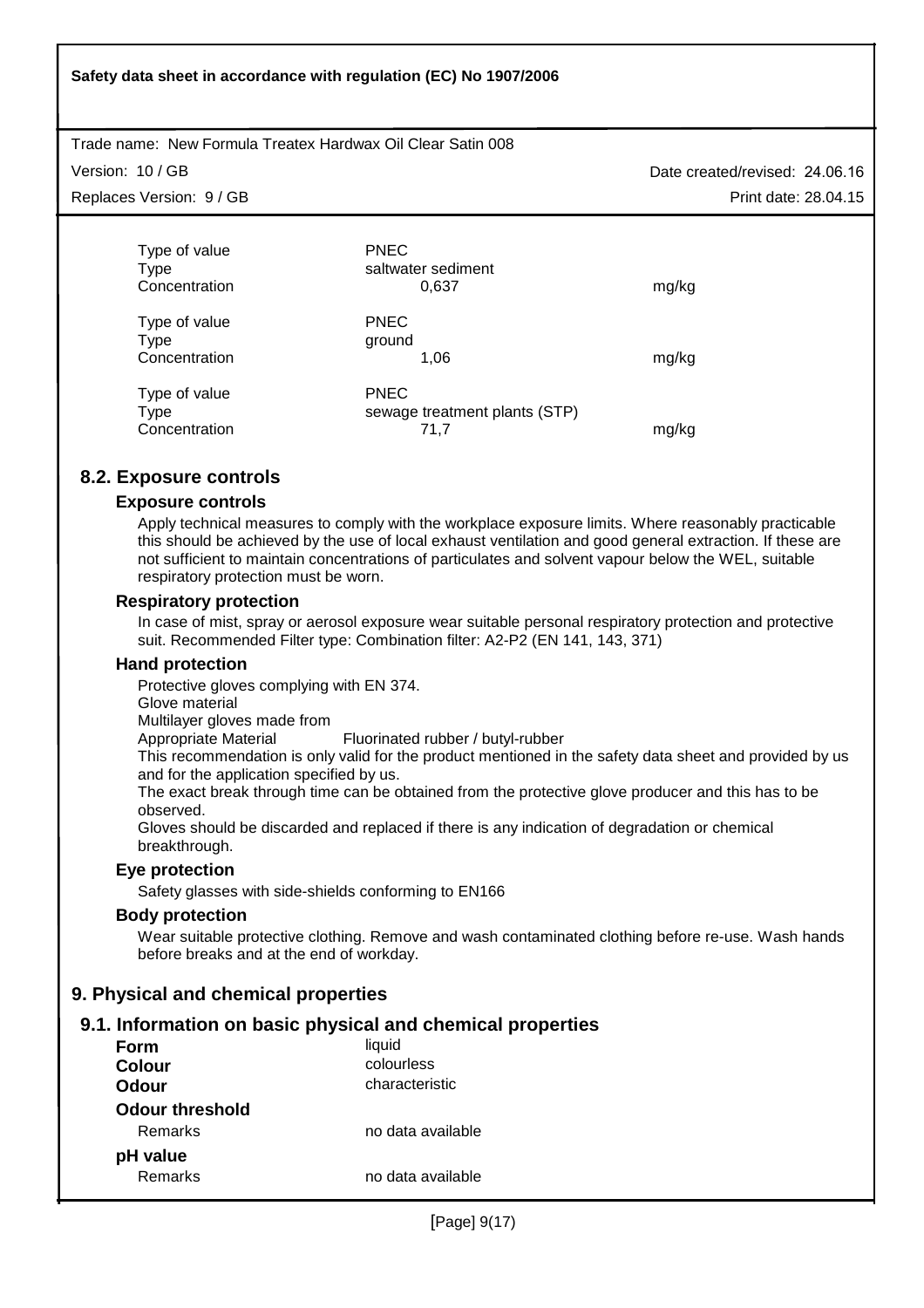| Safety data sheet in accordance with regulation (EC) No 1907/2006 |                      |                   |     |                                |
|-------------------------------------------------------------------|----------------------|-------------------|-----|--------------------------------|
| Trade name: New Formula Treatex Hardwax Oil Clear Satin 008       |                      |                   |     |                                |
| Version: 10 / GB                                                  |                      |                   |     | Date created/revised: 24.06.16 |
| Replaces Version: 9 / GB                                          |                      |                   |     | Print date: 28.04.15           |
|                                                                   |                      |                   |     |                                |
| <b>Melting point</b>                                              |                      |                   |     |                                |
| Remarks                                                           | no data available    |                   |     |                                |
| <b>Freezing point</b>                                             |                      |                   |     |                                |
| Remarks                                                           | no data available    |                   |     |                                |
| Initial boiling point and boiling range                           |                      |                   |     |                                |
| Value                                                             | 153                  | to                | 217 | $^{\circ}C$                    |
| <b>Flash point</b>                                                |                      |                   |     |                                |
| Value                                                             | 38                   |                   |     | °C                             |
| <b>Flammability (solid, gas)</b><br>no data available             |                      |                   |     |                                |
| Upper/lower flammability or explosive limits                      |                      |                   |     |                                |
| Remarks                                                           | no data available    |                   |     |                                |
| <b>Vapour density</b>                                             |                      |                   |     |                                |
| Remarks                                                           | no data available    |                   |     |                                |
| <b>Density</b>                                                    |                      |                   |     |                                |
| Value                                                             | 0,9<br>20            | $^{\circ}C$       |     | g/cm <sup>3</sup>              |
| Temperature                                                       |                      |                   |     |                                |
| Solubility in water<br>Remarks                                    | no data available    |                   |     |                                |
| Solubility(ies)                                                   |                      |                   |     |                                |
| Remarks                                                           | no data available    |                   |     |                                |
| Partition coefficient: n-octanol/water                            |                      |                   |     |                                |
| Remarks                                                           | no data available    |                   |     |                                |
| <b>Ignition temperature</b>                                       |                      |                   |     |                                |
| Remarks                                                           | no data available    |                   |     |                                |
| <b>Decomposition temperature</b>                                  |                      |                   |     |                                |
| Remarks                                                           | no data available    |                   |     |                                |
| <b>Viscosity</b>                                                  |                      |                   |     |                                |
| Remarks                                                           | no data available    |                   |     |                                |
| <b>Efflux time</b>                                                |                      |                   |     |                                |
| Value                                                             | 52                   | to<br>$^{\circ}C$ | 58  | S                              |
| Temperature<br>Method                                             | 20<br>DIN 53211 4 mm |                   |     |                                |
| <b>Explosive properties</b>                                       |                      |                   |     |                                |
| evaluation                                                        | no data available    |                   |     |                                |
| <b>Oxidising properties</b>                                       |                      |                   |     |                                |
| Remarks                                                           | no data available    |                   |     |                                |
| 10. Stability and reactivity                                      |                      |                   |     |                                |
| 10.1. Reactivity                                                  |                      |                   |     |                                |
| No conditions to be specially mentioned.                          |                      |                   |     |                                |
| <b>10.2. Chemical stability</b>                                   |                      |                   |     |                                |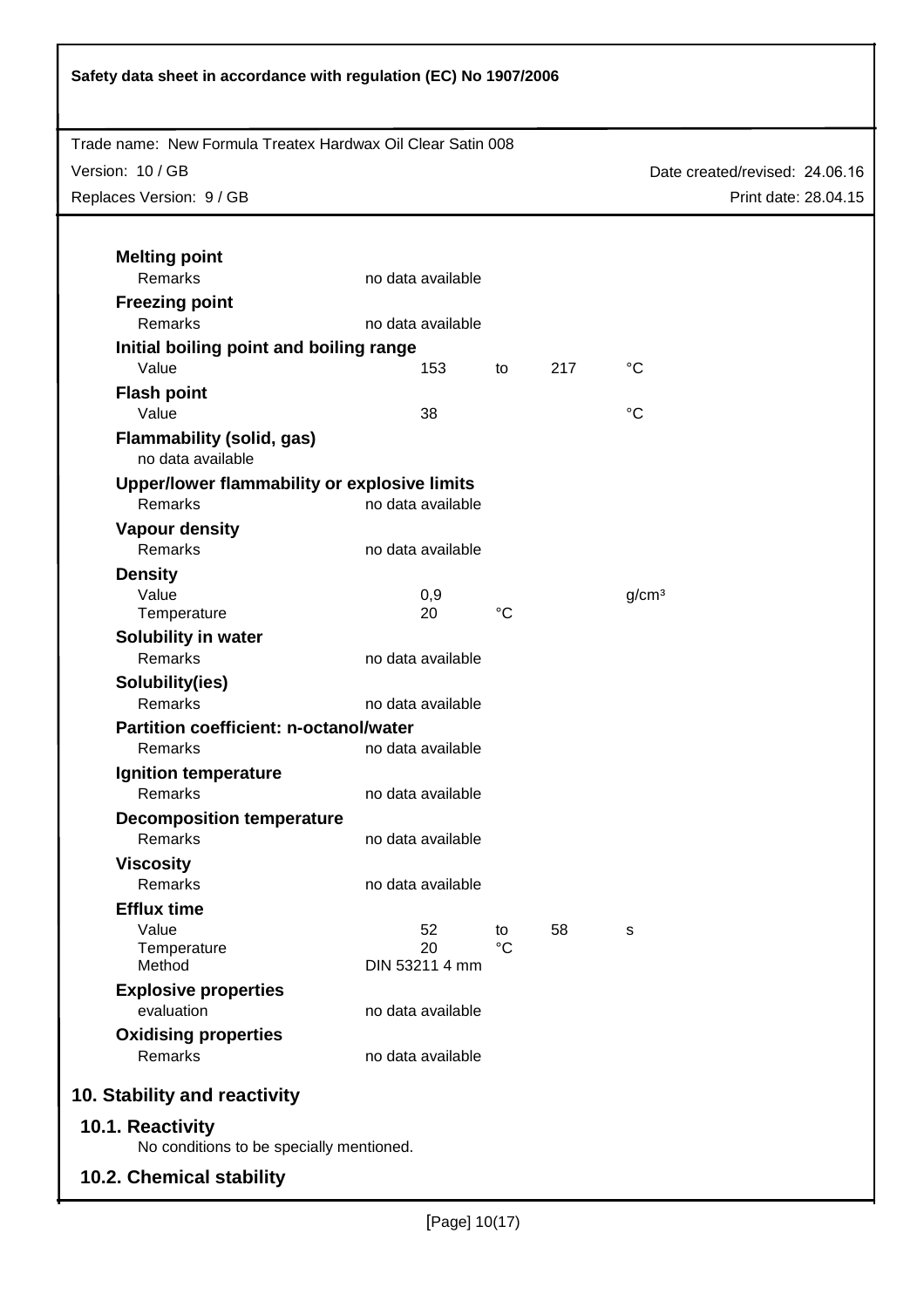Version: 10 / GB

Replaces Version: 9 / GB

Date created/revised: 24.06.16 Print date: 28.04.15

Stable under normal conditions.

# **10.3. Possibility of hazardous reactions**

To avoid thermal decomposition, do not overheat.

#### **10.4. Conditions to avoid**

Heat, flames and sparks.

#### **Decomposition temperature**

Remarks no data available

## **10.5. Incompatible materials**

Keep away from oxidising agents, strongly alkaline and strongly acid materials in order to avoid exothermic reactions.

#### **10.6. Hazardous decomposition products**

Carbon dioxide (CO2), carbon monoxide (CO), oxides of nitrogen (NOx), dense black smoke. No decomposition if stored and applied as directed.

# **11. Toxicological information**

# **11.1. Information on toxicological effects**

## **Acute oral toxicity (Components)**

| naphtha hydrodesulfurized heavy               |          |      |   |       |
|-----------------------------------------------|----------|------|---|-------|
| <b>Species</b>                                | rat      |      |   |       |
| LD50                                          | $\geq$   | 5000 |   | mg/kg |
| alkanes, C11-14-iso-                          |          |      |   |       |
| <b>Species</b>                                | rat      |      |   |       |
| LD50                                          | $\geq$   | 5000 |   | mg/kg |
| Method                                        | OECD 401 |      |   |       |
| naphtha hydrodesulfurized heavy               |          |      |   |       |
| <b>Species</b>                                | rat      |      |   |       |
| LD50                                          | >        | 5000 |   | mg/kg |
|                                               |          |      |   |       |
| <b>Acute dermal toxicity (Components)</b>     |          |      |   |       |
| naphtha hydrodesulfurized heavy               |          |      |   |       |
| <b>Species</b>                                | rat      |      |   |       |
| LD50                                          |          | 3160 |   | mg/kg |
| alkanes, C11-14-iso-                          |          |      |   |       |
| <b>Species</b>                                | rabbit   |      |   |       |
| LD50                                          | $\geq$   | 5000 |   | mg/kg |
|                                               |          |      |   |       |
| naphtha hydrodesulfurized heavy               | rabbit   |      |   |       |
| <b>Species</b>                                |          |      |   |       |
| LD50                                          | >        | 3000 |   | mg/kg |
| <b>Acute inhalative toxicity (Components)</b> |          |      |   |       |
| naphtha hydrodesulfurized heavy               |          |      |   |       |
| <b>Species</b>                                | rat      |      |   |       |
| <b>LC50</b>                                   | appr.    | 100  |   | mg/l  |
| Duration of exposure                          |          | 4    | h |       |
| Remarks                                       | Mist     |      |   |       |
| alkanes, C11-14-iso-                          |          |      |   |       |
| Species                                       | rat      |      |   |       |
|                                               |          |      |   |       |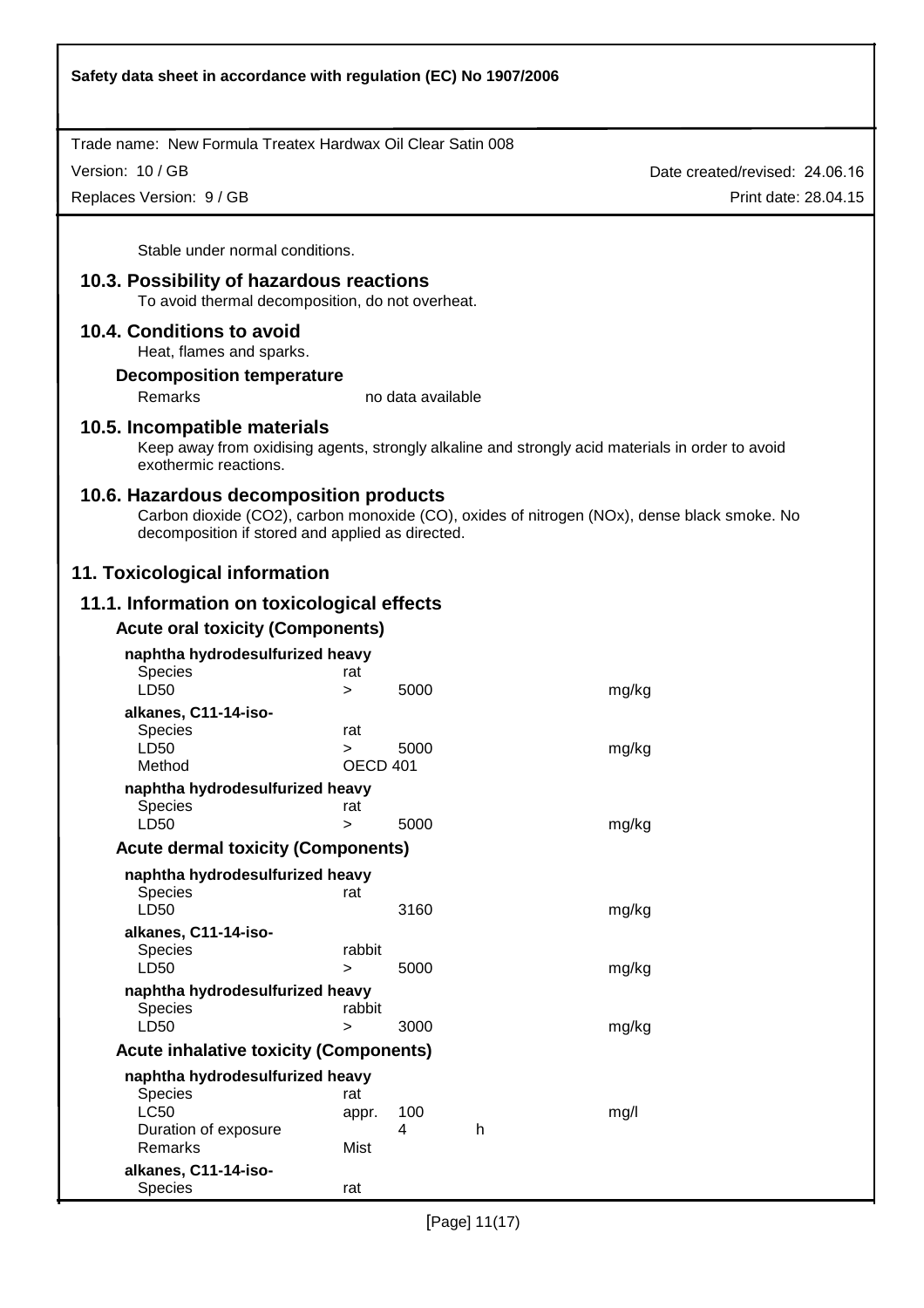| Safety data sheet in accordance with regulation (EC) No 1907/2006                                                         |                  |           |                                      |      |                                |
|---------------------------------------------------------------------------------------------------------------------------|------------------|-----------|--------------------------------------|------|--------------------------------|
| Trade name: New Formula Treatex Hardwax Oil Clear Satin 008                                                               |                  |           |                                      |      |                                |
|                                                                                                                           |                  |           |                                      |      |                                |
| Version: 10 / GB                                                                                                          |                  |           |                                      |      | Date created/revised: 24.06.16 |
| Replaces Version: 9 / GB                                                                                                  |                  |           |                                      |      | Print date: 28.04.15           |
| <b>LC50</b><br>Duration of exposure<br>Remarks                                                                            | ⋗<br>$=$<br>Mist | 5,6<br>4  | h                                    | mg/l |                                |
| naphtha hydrodesulfurized heavy<br><b>LC50</b><br>Duration of exposure<br>Remarks                                         | ><br>Mist        | 5<br>4    | h                                    | mg/l |                                |
| <b>Sensitization (Components)</b>                                                                                         |                  |           |                                      |      |                                |
| uaternary ammonium compounds, benzyl(hydrogenated tallow alkyl)dimethyl, stearates, salts with<br>bentonite<br>evaluation |                  |           | No sensitizing effects known.        |      |                                |
| <b>Reproduction toxicity (Components)</b>                                                                                 |                  |           |                                      |      |                                |
| 2-ethylhexanoic acid zirconium salt<br>evaluation                                                                         |                  |           | Toxic to Reproduction Category 3     |      |                                |
| <b>Other information</b><br>No data is available on the product itself.                                                   |                  |           |                                      |      |                                |
| 12. Ecological information                                                                                                |                  |           |                                      |      |                                |
| 12.1. Toxicity                                                                                                            |                  |           |                                      |      |                                |
| <b>General information</b><br>No data is available on the product itself.                                                 |                  |           |                                      |      |                                |
| <b>Fish toxicity (Components)</b>                                                                                         |                  |           |                                      |      |                                |
| naphtha hydrodesulfurized heavy                                                                                           |                  |           |                                      |      |                                |
| Species<br>LC50                                                                                                           |                  | 2200      | Pimephales promelas (fathead minnow) |      |                                |
| Duration of exposure                                                                                                      |                  | 96        | h                                    | mg/l |                                |
| naphtha hydrodesulfurized heavy                                                                                           |                  |           |                                      |      |                                |
| <b>Species</b>                                                                                                            |                  |           | Pimephales promelas (fathead minnow) |      |                                |
| <b>NOEC</b><br>Duration of exposure                                                                                       |                  | 2,6<br>14 | d                                    | mg/l |                                |
| naphtha hydrodesulfurized heavy<br>Species                                                                                |                  |           | Oncorhynchus mykiss (rainbow trout)  |      |                                |
| <b>LC50</b><br>Duration of exposure                                                                                       |                  | 16<br>96  | h                                    | mg/l |                                |
| <b>Daphnia toxicity (Components)</b>                                                                                      |                  |           |                                      |      |                                |
| naphtha hydrodesulfurized heavy                                                                                           |                  |           |                                      |      |                                |
| <b>Species</b><br><b>EC50</b><br>Duration of exposure                                                                     |                  | 2,6<br>96 | Chaetogammarus marinus<br>h          | mg/l |                                |
| naphtha hydrodesulfurized heavy                                                                                           |                  |           |                                      |      |                                |
| <b>Species</b><br><b>EC50</b>                                                                                             |                  | 4,5       | Daphnia magna (Water flea)           | mg/l |                                |
| Duration of exposure                                                                                                      |                  | 48        | h                                    |      |                                |
| naphtha hydrodesulfurized heavy<br>Species                                                                                |                  |           | Daphnia magna (Water flea)           |      |                                |
| <b>NOEC</b><br>Duration of exposure                                                                                       |                  | 2,6<br>21 | d                                    | mg/l |                                |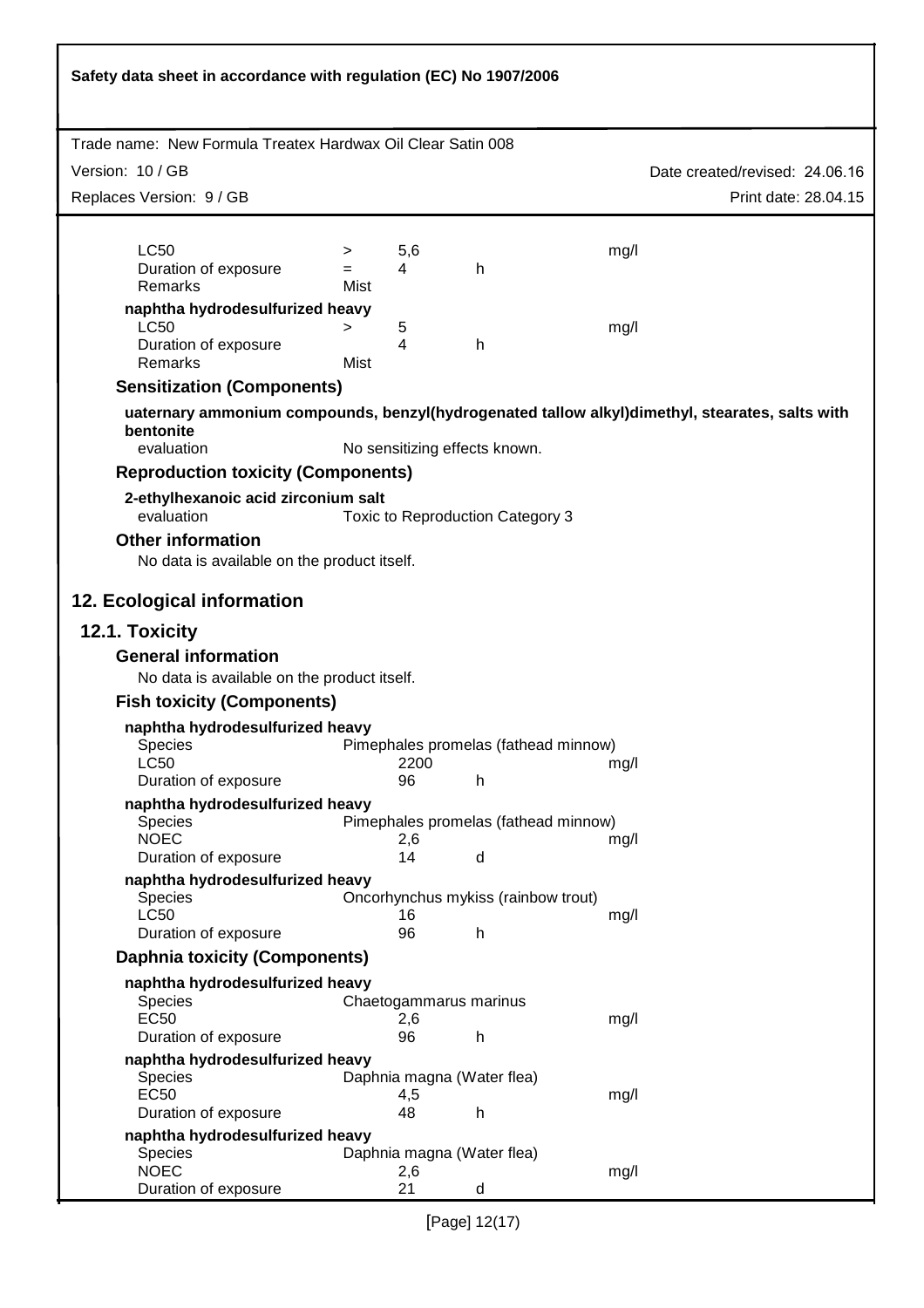| Safety data sheet in accordance with regulation (EC) No 1907/2006                                                                                   |                              |       |                                            |                                                       |                                |  |
|-----------------------------------------------------------------------------------------------------------------------------------------------------|------------------------------|-------|--------------------------------------------|-------------------------------------------------------|--------------------------------|--|
| Trade name: New Formula Treatex Hardwax Oil Clear Satin 008                                                                                         |                              |       |                                            |                                                       |                                |  |
| Version: 10 / GB                                                                                                                                    |                              |       |                                            |                                                       | Date created/revised: 24.06.16 |  |
| Replaces Version: 9 / GB                                                                                                                            |                              |       |                                            |                                                       | Print date: 28.04.15           |  |
| alkanes, C11-14-iso-<br>Species<br><b>EC50</b><br>Duration of exposure                                                                              | ⋗<br>48                      | 1000  | Daphnia magna (Water flea)<br>$\mathsf{h}$ | mg/l                                                  |                                |  |
| <b>Algae toxicity (Components)</b>                                                                                                                  |                              |       |                                            |                                                       |                                |  |
| naphtha hydrodesulfurized heavy<br><b>Species</b><br><b>EC50</b><br>Duration of exposure<br>Source                                                  | 3,1<br>72<br><b>ECHA</b>     |       | h                                          | Pseudokirchneriella subcapitata (green algae)<br>mg/l |                                |  |
| 12.2. Persistence and degradability                                                                                                                 |                              |       |                                            |                                                       |                                |  |
| <b>General information</b><br>No data is available on the product itself.                                                                           |                              |       |                                            |                                                       |                                |  |
| <b>Biodegradability (Components)</b>                                                                                                                |                              |       |                                            |                                                       |                                |  |
| alkanes, C11-14-iso-<br>evaluation                                                                                                                  | Not readily biodegradable.   |       |                                            |                                                       |                                |  |
| naphtha hydrodesulfurized heavy<br>Value<br>Duration of test<br>evaluation                                                                          | 28<br>Readily biodegradable. | 77,05 | d                                          | %                                                     |                                |  |
| 12.3. Bioaccumulative potential                                                                                                                     |                              |       |                                            |                                                       |                                |  |
| <b>General information</b><br>No data is available on the product itself.<br>Partition coefficient: n-octanol/water<br>no data available            |                              |       |                                            |                                                       |                                |  |
| Remarks                                                                                                                                             |                              |       |                                            |                                                       |                                |  |
| 12.4. Mobility in soil<br><b>General information</b><br>No data is available on the product itself.<br><b>Mobility in soil</b><br>no data available |                              |       |                                            |                                                       |                                |  |
| 12.5. Results of PBT and vPvB assessment                                                                                                            |                              |       |                                            |                                                       |                                |  |
| <b>General information</b><br>Not applicable                                                                                                        |                              |       |                                            |                                                       |                                |  |
| 12.6. Other adverse effects                                                                                                                         |                              |       |                                            |                                                       |                                |  |
| <b>General information</b><br>No data is available on the product itself.                                                                           |                              |       |                                            |                                                       |                                |  |
| <b>General information / ecology</b><br>No data is available on the product itself.                                                                 |                              |       |                                            |                                                       |                                |  |
| 13. Disposal considerations                                                                                                                         |                              |       |                                            |                                                       |                                |  |
| 13.1. Waste treatment methods<br>Disposal recommendations for the product                                                                           |                              |       |                                            |                                                       |                                |  |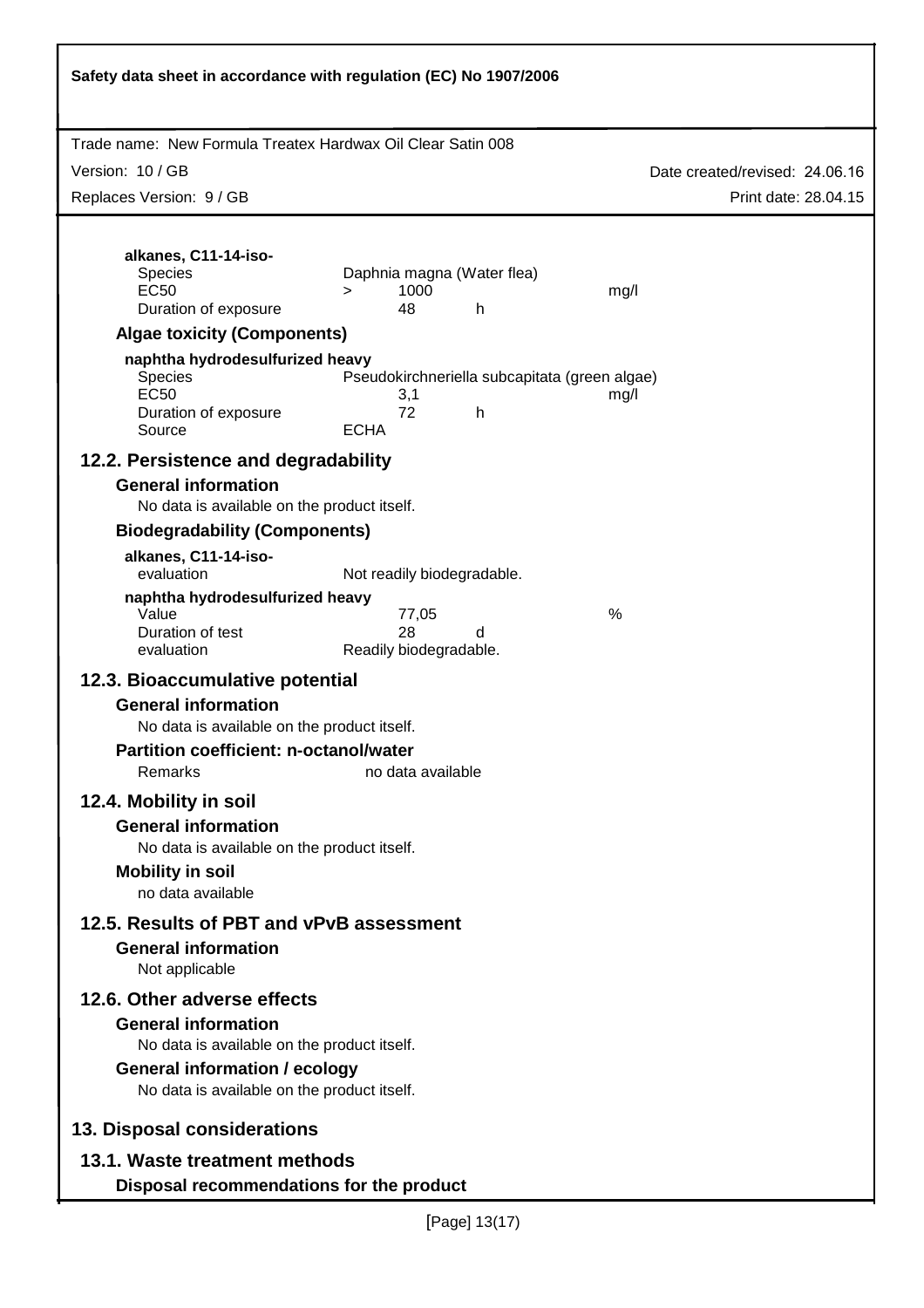| Safety data sheet in accordance with regulation (EC) No 1907/2006                                                                        |                                                                                                                   |  |  |  |  |  |  |
|------------------------------------------------------------------------------------------------------------------------------------------|-------------------------------------------------------------------------------------------------------------------|--|--|--|--|--|--|
| Trade name: New Formula Treatex Hardwax Oil Clear Satin 008                                                                              |                                                                                                                   |  |  |  |  |  |  |
| Version: 10 / GB                                                                                                                         | Date created/revised: 24.06.16                                                                                    |  |  |  |  |  |  |
| Replaces Version: 9 / GB                                                                                                                 | Print date: 28.04.15                                                                                              |  |  |  |  |  |  |
|                                                                                                                                          |                                                                                                                   |  |  |  |  |  |  |
| EWC waste code                                                                                                                           | 080111 - waste paint and varnish containing organic<br>solvents or other dangerous substances                     |  |  |  |  |  |  |
| EWC waste code                                                                                                                           | 200127 - paint, inks, adhesives and resins containing<br>dangerous substances                                     |  |  |  |  |  |  |
| Where possible recycling is preferred to disposal or incineration.<br>Try to prevent the material from entering drains or water courses. |                                                                                                                   |  |  |  |  |  |  |
| modified product                                                                                                                         |                                                                                                                   |  |  |  |  |  |  |
| EWC waste code                                                                                                                           | 080113 - sludges from paint or varnish containing organic<br>solvents or other dangerous substances               |  |  |  |  |  |  |
| EWC waste code                                                                                                                           | 080115 - aqueous sludges containing paint or varnish<br>containing organic solvents or other dangerous substances |  |  |  |  |  |  |
| <b>Dried residues</b>                                                                                                                    |                                                                                                                   |  |  |  |  |  |  |
| EWC waste code                                                                                                                           | 080112 - waste lacquers and waste paint except those<br>falling under 080111                                      |  |  |  |  |  |  |
| Disposal recommendations for packaging                                                                                                   |                                                                                                                   |  |  |  |  |  |  |
| EWC waste code                                                                                                                           | 150110 - packaging containing residues of or contaminated                                                         |  |  |  |  |  |  |
| by dangerous substances<br>Empty remaining contents.<br>Empty containers should be taken to local recyclers for disposal.                |                                                                                                                   |  |  |  |  |  |  |
| <b>14. Transport information</b>                                                                                                         |                                                                                                                   |  |  |  |  |  |  |
| <b>Land transport ADR/RID</b><br>14.1. UN number                                                                                         |                                                                                                                   |  |  |  |  |  |  |
| <b>UN 1263</b><br>14.2. UN proper shipping name<br><b>PAINT</b>                                                                          |                                                                                                                   |  |  |  |  |  |  |
| 14.3. Transport hazard class(es)                                                                                                         |                                                                                                                   |  |  |  |  |  |  |
| Class<br>Label                                                                                                                           | 3<br>3                                                                                                            |  |  |  |  |  |  |
| 14.4. Packing group                                                                                                                      |                                                                                                                   |  |  |  |  |  |  |
| Packing group                                                                                                                            | Ш                                                                                                                 |  |  |  |  |  |  |
| Special provision                                                                                                                        | 640E                                                                                                              |  |  |  |  |  |  |
| <b>Limited Quantity</b><br><b>Transport category</b>                                                                                     | 5 <sub>l</sub><br>3                                                                                               |  |  |  |  |  |  |
| Tunnel restriction code                                                                                                                  | D/E                                                                                                               |  |  |  |  |  |  |
| <b>Marine transport IMDG/GGVSee</b><br>14.1. UN number<br><b>UN 1263</b>                                                                 |                                                                                                                   |  |  |  |  |  |  |
| 14.2. UN proper shipping name<br><b>PAINT</b>                                                                                            |                                                                                                                   |  |  |  |  |  |  |
| 14.3. Transport hazard class(es)<br>Class                                                                                                | 3                                                                                                                 |  |  |  |  |  |  |
| 14.4. Packing group<br>Packing group                                                                                                     | III                                                                                                               |  |  |  |  |  |  |
| 14.5. Environmental hazards<br>no                                                                                                        |                                                                                                                   |  |  |  |  |  |  |
| Air transport ICAO/IATA<br>14.1. UN number<br><b>UN 1263</b>                                                                             |                                                                                                                   |  |  |  |  |  |  |

I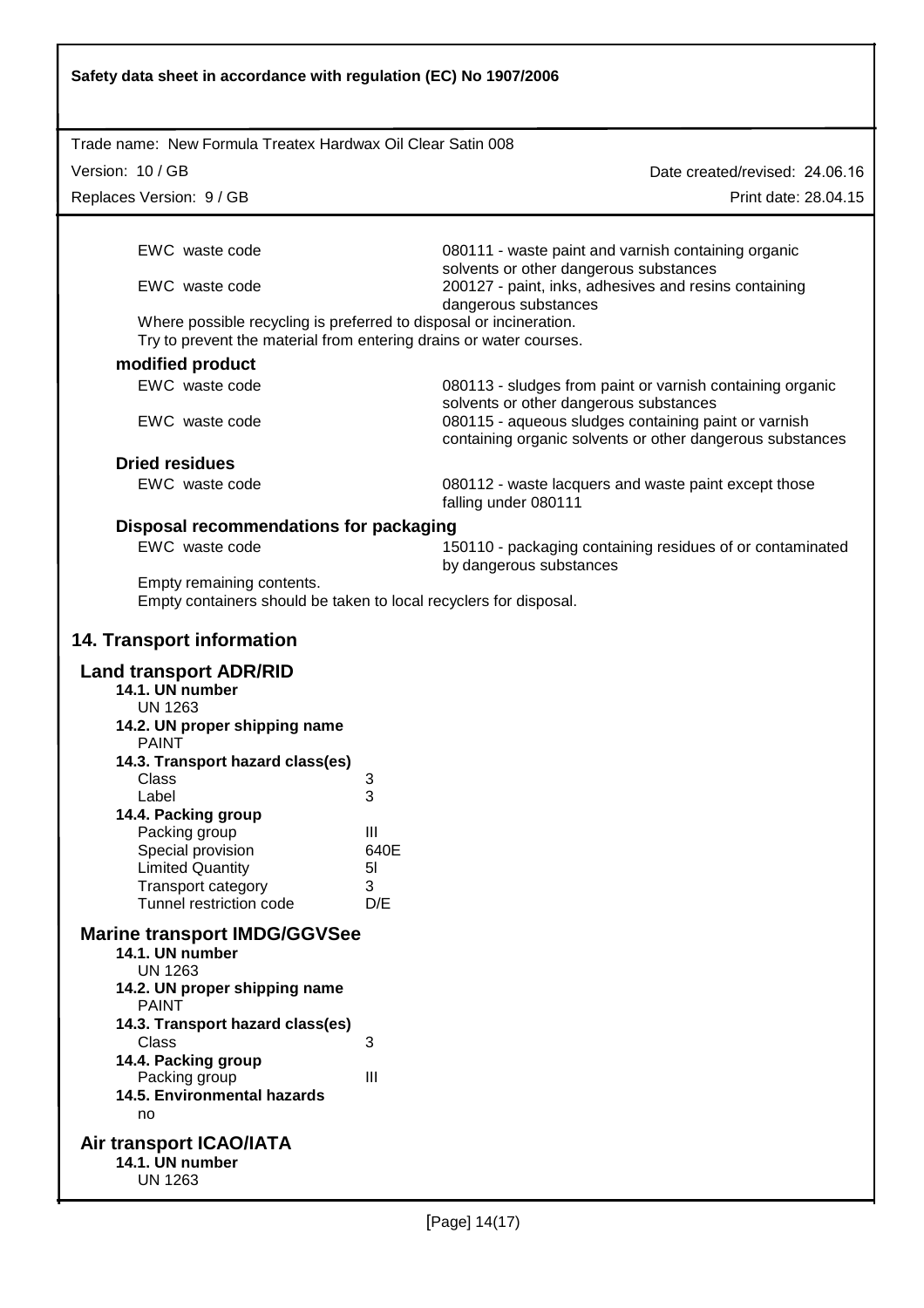| Safety data sheet in accordance with regulation (EC) No 1907/2006                                                                                                                                                                                                                                                                                                                                                                                                                                                                                                                                                                                                                                                                                                                                                                                                                                                                                                                                                                                                                                                                                                                                                                                                                          |                                                                                                               |   |       |                                                       |  |  |  |  |
|--------------------------------------------------------------------------------------------------------------------------------------------------------------------------------------------------------------------------------------------------------------------------------------------------------------------------------------------------------------------------------------------------------------------------------------------------------------------------------------------------------------------------------------------------------------------------------------------------------------------------------------------------------------------------------------------------------------------------------------------------------------------------------------------------------------------------------------------------------------------------------------------------------------------------------------------------------------------------------------------------------------------------------------------------------------------------------------------------------------------------------------------------------------------------------------------------------------------------------------------------------------------------------------------|---------------------------------------------------------------------------------------------------------------|---|-------|-------------------------------------------------------|--|--|--|--|
| Trade name: New Formula Treatex Hardwax Oil Clear Satin 008                                                                                                                                                                                                                                                                                                                                                                                                                                                                                                                                                                                                                                                                                                                                                                                                                                                                                                                                                                                                                                                                                                                                                                                                                                |                                                                                                               |   |       |                                                       |  |  |  |  |
| Version: 10 / GB                                                                                                                                                                                                                                                                                                                                                                                                                                                                                                                                                                                                                                                                                                                                                                                                                                                                                                                                                                                                                                                                                                                                                                                                                                                                           |                                                                                                               |   |       | Date created/revised: 24.06.16                        |  |  |  |  |
| Replaces Version: 9 / GB                                                                                                                                                                                                                                                                                                                                                                                                                                                                                                                                                                                                                                                                                                                                                                                                                                                                                                                                                                                                                                                                                                                                                                                                                                                                   |                                                                                                               |   |       | Print date: 28.04.15                                  |  |  |  |  |
|                                                                                                                                                                                                                                                                                                                                                                                                                                                                                                                                                                                                                                                                                                                                                                                                                                                                                                                                                                                                                                                                                                                                                                                                                                                                                            |                                                                                                               |   |       |                                                       |  |  |  |  |
| 14.2. UN proper shipping name<br><b>PAINT</b><br>14.3. Transport hazard class(es)<br>Class<br>14.4. Packing group<br>Packing group                                                                                                                                                                                                                                                                                                                                                                                                                                                                                                                                                                                                                                                                                                                                                                                                                                                                                                                                                                                                                                                                                                                                                         | 3<br>$\mathbf{III}$                                                                                           |   |       |                                                       |  |  |  |  |
|                                                                                                                                                                                                                                                                                                                                                                                                                                                                                                                                                                                                                                                                                                                                                                                                                                                                                                                                                                                                                                                                                                                                                                                                                                                                                            |                                                                                                               |   |       |                                                       |  |  |  |  |
| 15. Regulatory information<br>Ingredients (Regulation (EC) No 648/2004)                                                                                                                                                                                                                                                                                                                                                                                                                                                                                                                                                                                                                                                                                                                                                                                                                                                                                                                                                                                                                                                                                                                                                                                                                    |                                                                                                               |   |       |                                                       |  |  |  |  |
|                                                                                                                                                                                                                                                                                                                                                                                                                                                                                                                                                                                                                                                                                                                                                                                                                                                                                                                                                                                                                                                                                                                                                                                                                                                                                            |                                                                                                               |   |       |                                                       |  |  |  |  |
| <b>VOC</b><br>VOC (EU)                                                                                                                                                                                                                                                                                                                                                                                                                                                                                                                                                                                                                                                                                                                                                                                                                                                                                                                                                                                                                                                                                                                                                                                                                                                                     | 48,25                                                                                                         | % | 439,6 | g/l                                                   |  |  |  |  |
| <b>Non-volatile content</b>                                                                                                                                                                                                                                                                                                                                                                                                                                                                                                                                                                                                                                                                                                                                                                                                                                                                                                                                                                                                                                                                                                                                                                                                                                                                |                                                                                                               |   |       |                                                       |  |  |  |  |
| Value [%]                                                                                                                                                                                                                                                                                                                                                                                                                                                                                                                                                                                                                                                                                                                                                                                                                                                                                                                                                                                                                                                                                                                                                                                                                                                                                  | 51,4                                                                                                          |   |       |                                                       |  |  |  |  |
| 16. Other information                                                                                                                                                                                                                                                                                                                                                                                                                                                                                                                                                                                                                                                                                                                                                                                                                                                                                                                                                                                                                                                                                                                                                                                                                                                                      |                                                                                                               |   |       |                                                       |  |  |  |  |
|                                                                                                                                                                                                                                                                                                                                                                                                                                                                                                                                                                                                                                                                                                                                                                                                                                                                                                                                                                                                                                                                                                                                                                                                                                                                                            |                                                                                                               |   |       |                                                       |  |  |  |  |
| <b>R-phrases listed in Chapter 3</b><br>53                                                                                                                                                                                                                                                                                                                                                                                                                                                                                                                                                                                                                                                                                                                                                                                                                                                                                                                                                                                                                                                                                                                                                                                                                                                 |                                                                                                               |   |       |                                                       |  |  |  |  |
| 63                                                                                                                                                                                                                                                                                                                                                                                                                                                                                                                                                                                                                                                                                                                                                                                                                                                                                                                                                                                                                                                                                                                                                                                                                                                                                         | May cause long-term adverse effects in the aquatic environment.<br>Possible risk of harm to the unborn child. |   |       |                                                       |  |  |  |  |
| 65                                                                                                                                                                                                                                                                                                                                                                                                                                                                                                                                                                                                                                                                                                                                                                                                                                                                                                                                                                                                                                                                                                                                                                                                                                                                                         | Harmful: may cause lung damage if swallowed.                                                                  |   |       |                                                       |  |  |  |  |
| 66                                                                                                                                                                                                                                                                                                                                                                                                                                                                                                                                                                                                                                                                                                                                                                                                                                                                                                                                                                                                                                                                                                                                                                                                                                                                                         |                                                                                                               |   |       | Repeated exposure may cause skin dryness or cracking. |  |  |  |  |
| 67<br>Vapours may cause drowsiness and dizziness.                                                                                                                                                                                                                                                                                                                                                                                                                                                                                                                                                                                                                                                                                                                                                                                                                                                                                                                                                                                                                                                                                                                                                                                                                                          |                                                                                                               |   |       |                                                       |  |  |  |  |
|                                                                                                                                                                                                                                                                                                                                                                                                                                                                                                                                                                                                                                                                                                                                                                                                                                                                                                                                                                                                                                                                                                                                                                                                                                                                                            | <b>Hazard statements listed in Chapter 3</b><br>Repeated exposure may cause skin dryness or cracking.         |   |       |                                                       |  |  |  |  |
| <b>EUH066</b><br>H304                                                                                                                                                                                                                                                                                                                                                                                                                                                                                                                                                                                                                                                                                                                                                                                                                                                                                                                                                                                                                                                                                                                                                                                                                                                                      | May be fatal if swallowed and enters airways.                                                                 |   |       |                                                       |  |  |  |  |
| H361d                                                                                                                                                                                                                                                                                                                                                                                                                                                                                                                                                                                                                                                                                                                                                                                                                                                                                                                                                                                                                                                                                                                                                                                                                                                                                      | Suspected of damaging the unborn child.                                                                       |   |       |                                                       |  |  |  |  |
| H413                                                                                                                                                                                                                                                                                                                                                                                                                                                                                                                                                                                                                                                                                                                                                                                                                                                                                                                                                                                                                                                                                                                                                                                                                                                                                       | May cause long lasting harmful effects to aquatic life.                                                       |   |       |                                                       |  |  |  |  |
| <b>CLP categories listed in Chapter 3</b>                                                                                                                                                                                                                                                                                                                                                                                                                                                                                                                                                                                                                                                                                                                                                                                                                                                                                                                                                                                                                                                                                                                                                                                                                                                  |                                                                                                               |   |       |                                                       |  |  |  |  |
| Aquatic Chronic 4                                                                                                                                                                                                                                                                                                                                                                                                                                                                                                                                                                                                                                                                                                                                                                                                                                                                                                                                                                                                                                                                                                                                                                                                                                                                          | Hazardous to the aquatic environment, chronic, Category 4                                                     |   |       |                                                       |  |  |  |  |
| Asp. Tox. 1                                                                                                                                                                                                                                                                                                                                                                                                                                                                                                                                                                                                                                                                                                                                                                                                                                                                                                                                                                                                                                                                                                                                                                                                                                                                                | Aspiration hazard, Category 1                                                                                 |   |       |                                                       |  |  |  |  |
| Repr. 2<br><b>Abbreviations</b>                                                                                                                                                                                                                                                                                                                                                                                                                                                                                                                                                                                                                                                                                                                                                                                                                                                                                                                                                                                                                                                                                                                                                                                                                                                            | Reproductive toxicity, Category 2                                                                             |   |       |                                                       |  |  |  |  |
| ADR - Accord européen sur le transport des marchandises dangereuses par Route (European<br>Agreement concerning the International Carriage of Dangerous Goods by Road)<br>RID - Règlement international concernant le transport des marchandises dangereuses par chemin de fer<br>(Regulations Concerning theInternational Transport of Dangerous Goods by Rail)<br>IMDG - International Maritime Code for Dangerous Goods<br>IATA - International Air Transport Association<br>IATA-DGR - Dangerous Goods Regulations by the "International Air Transport Association" (IATA)<br>ICAO-TI - Technical Instructions by the "International Civil Aviation Organization" (ICAO)<br>GHS - Globally Harmonized System of Classification and Labelling of Chemicals<br>EINECS - European Inventory of Existing Commercial Chemical Substances<br>CAS - Chemical Abstracts Service (division of the American Chemical Society)<br>GefStoffV - Gefahrstoffverordnung (Ordinance on Hazardous Substances, Germany)<br>LOAEL - Lowest Observed Adverse Effect Level<br>LOEL - Lowest Observed Effect Level<br>NOAEL - No Observed Adverse Effect Level<br>NOEC - No Observed Effect Concentration<br>NOEL - No Observed Effect Level<br>OECD - Organisation for Econpmic Cooperation and Development |                                                                                                               |   |       |                                                       |  |  |  |  |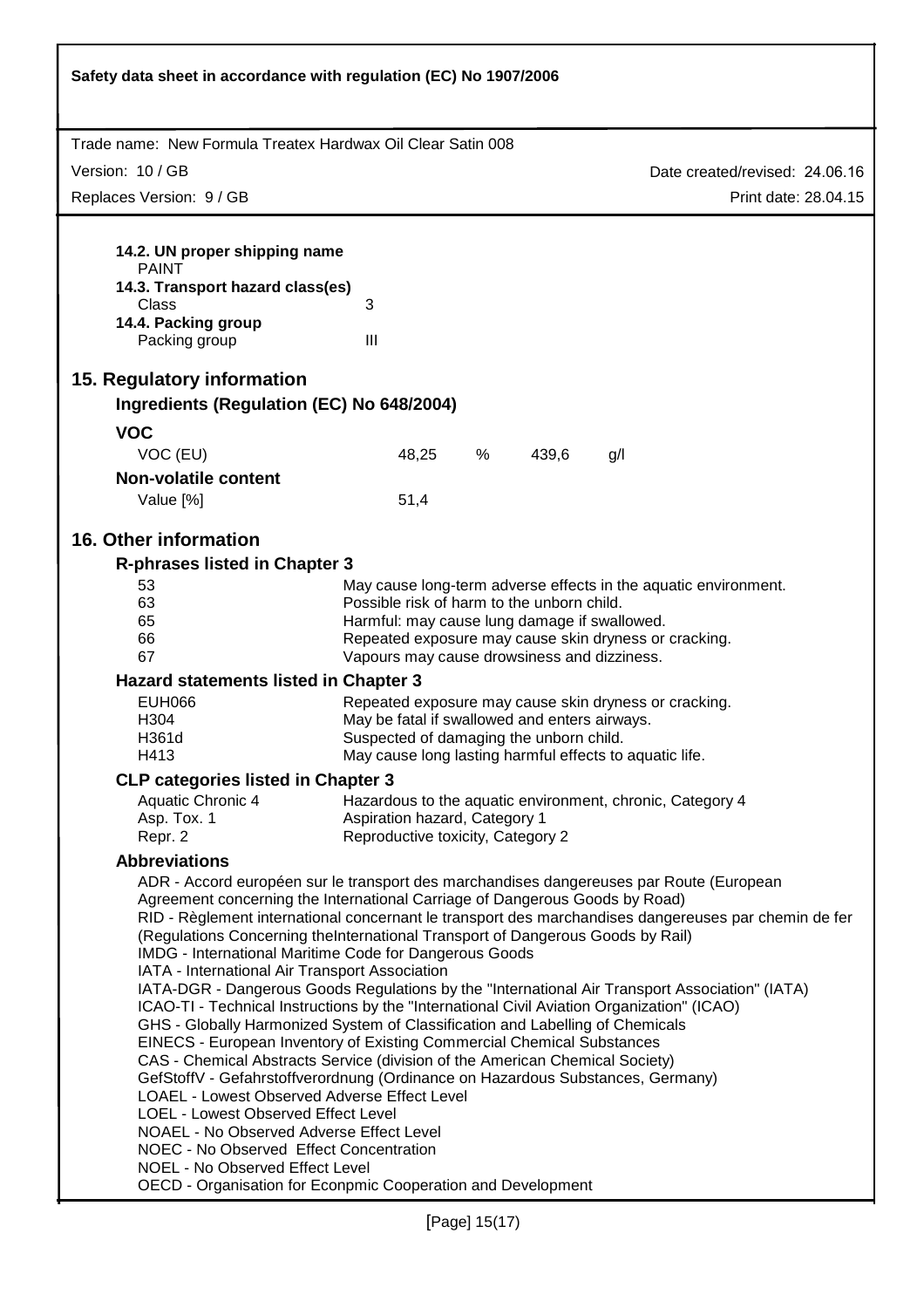## **Safety data sheet in accordance with regulation (EC) No 1907/2006**

Trade name: New Formula Treatex Hardwax Oil Clear Satin 008

Version: 10 / GB

Replaces Version: 9 / GB

Date created/revised: 24.06.16 Print date: 28.04.15

VOC - Volatile Organic Compounds

Changes since the last version are highlighted in the margin (\*\*\*). This version replaces all previous versions.

This safety datasheet only contains information relating to safety and does not replace any product information or product specification.

The information provided in this Safety Data Sheet is correct to the best of our knowledge, information and belief at the date of its publication. The information given is designed only as a guidance for safe handling, use, processing, storage, transportation, disposal and release and is not to be considered a warranty or quality specification.

The information relates only to the specific material designated and may not be valid for such material used in combination with any other materials or in any process, unless specified in the text.

The information contained herein is based on the present state of our knowledge and does therefore not guarantee certain properties.